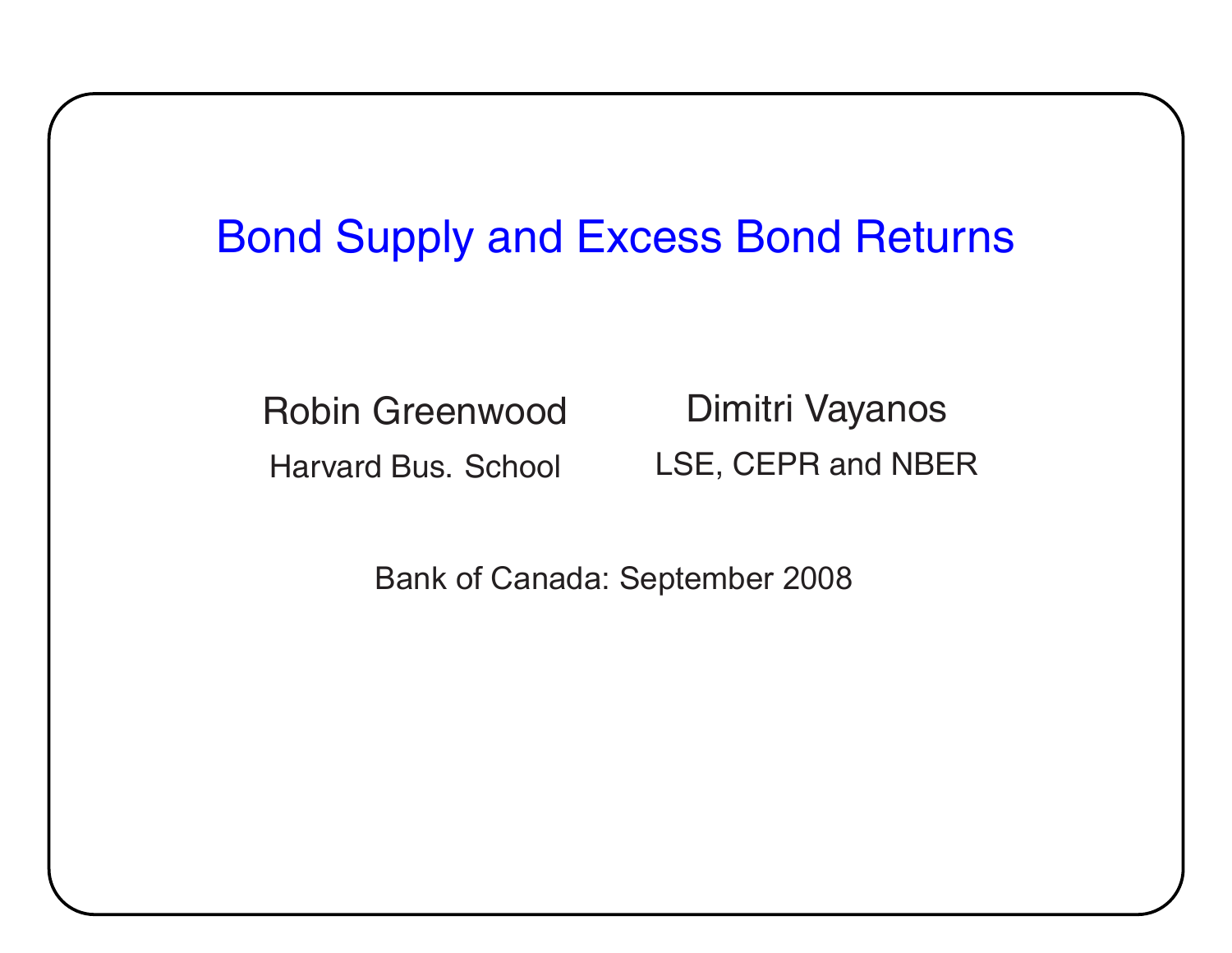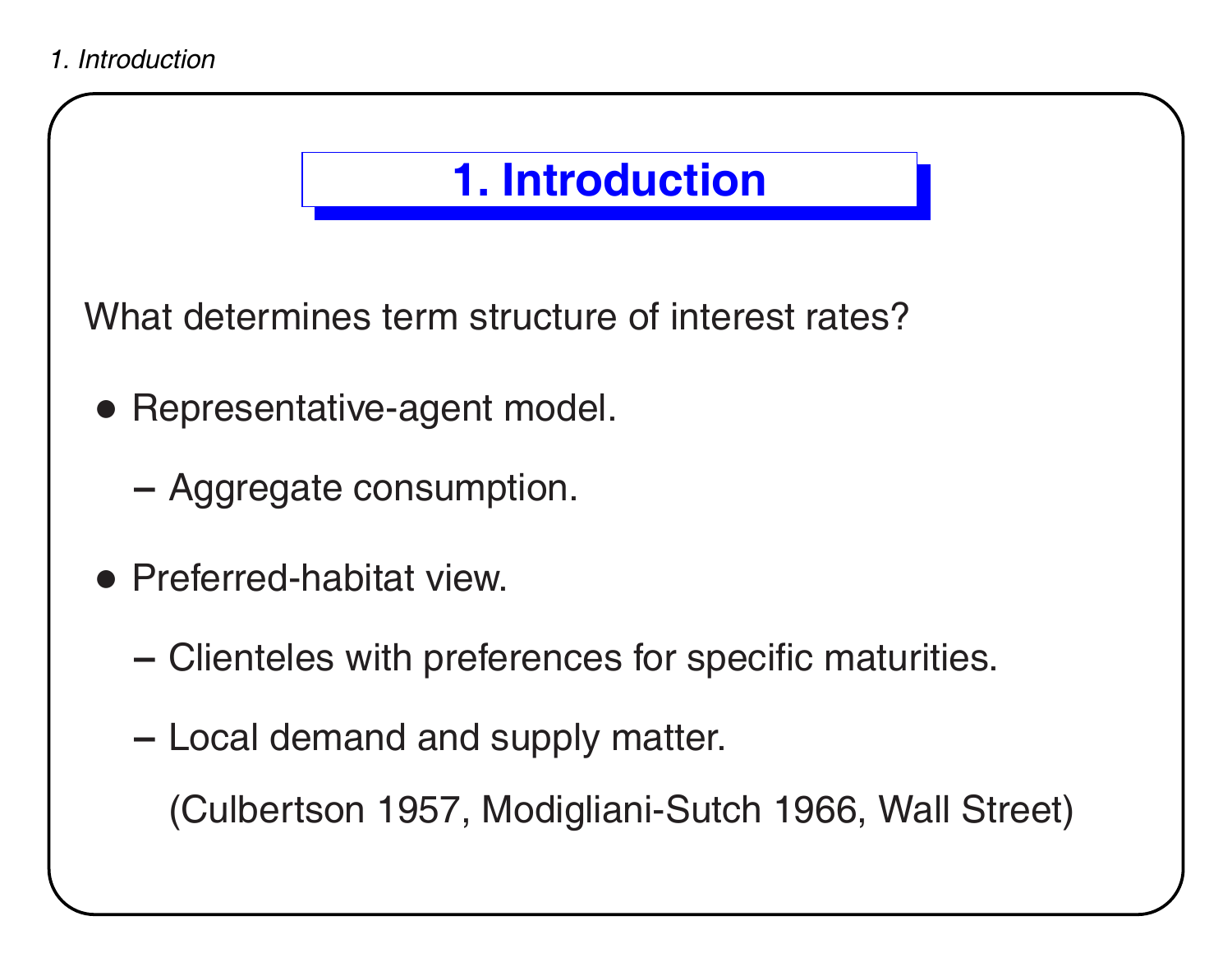## **Supply Effects: Example**

US Treasury buyback program, 2000-2002.

- Announced on January 13, 2000.
- 45 reverse auctions between March 2000 and April 2002.
- Targeted issues: Maturities between 10 and 27 years.
- Total: \$67.5b (on average 14% of each targeted issue).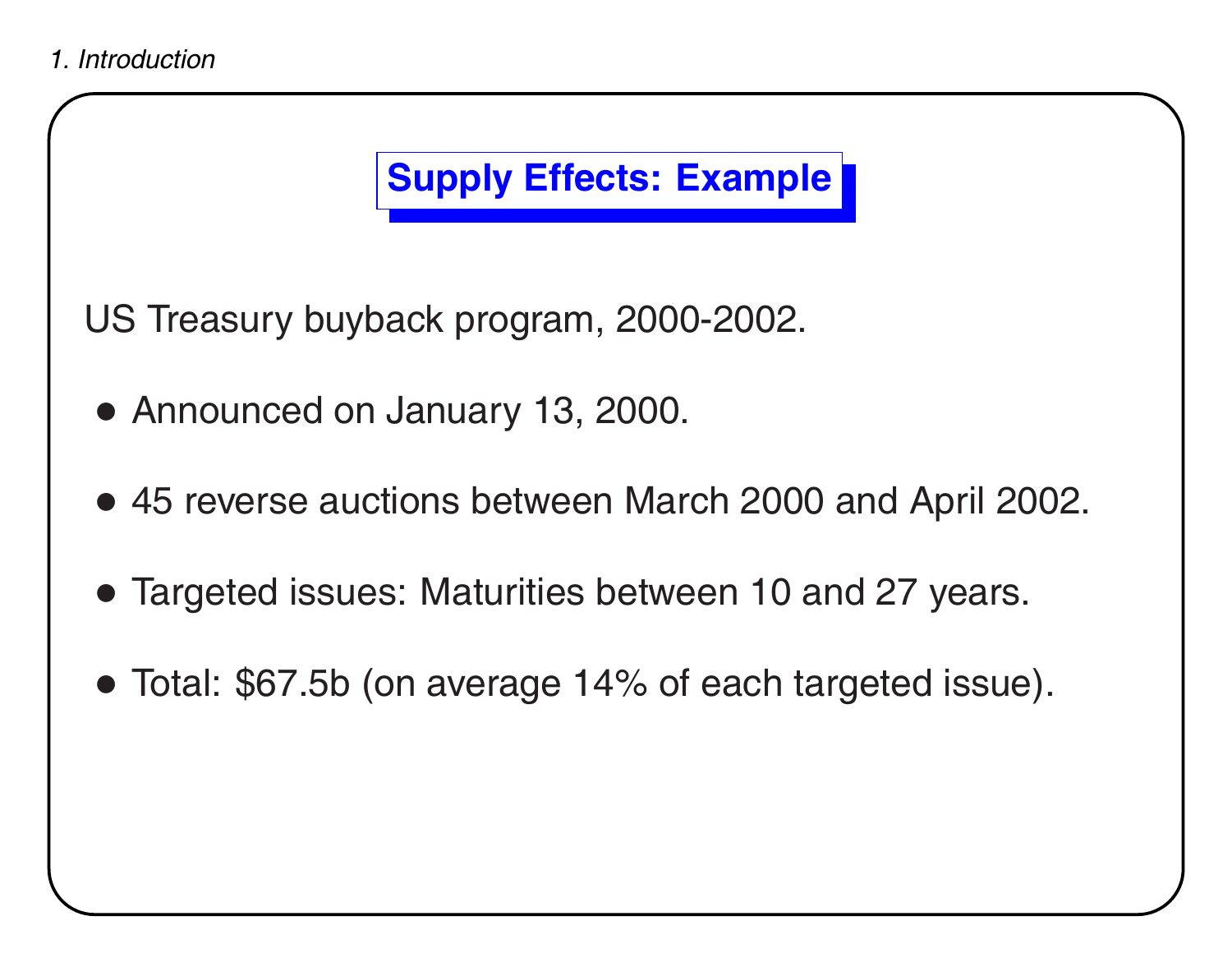#### *1. Introduction*

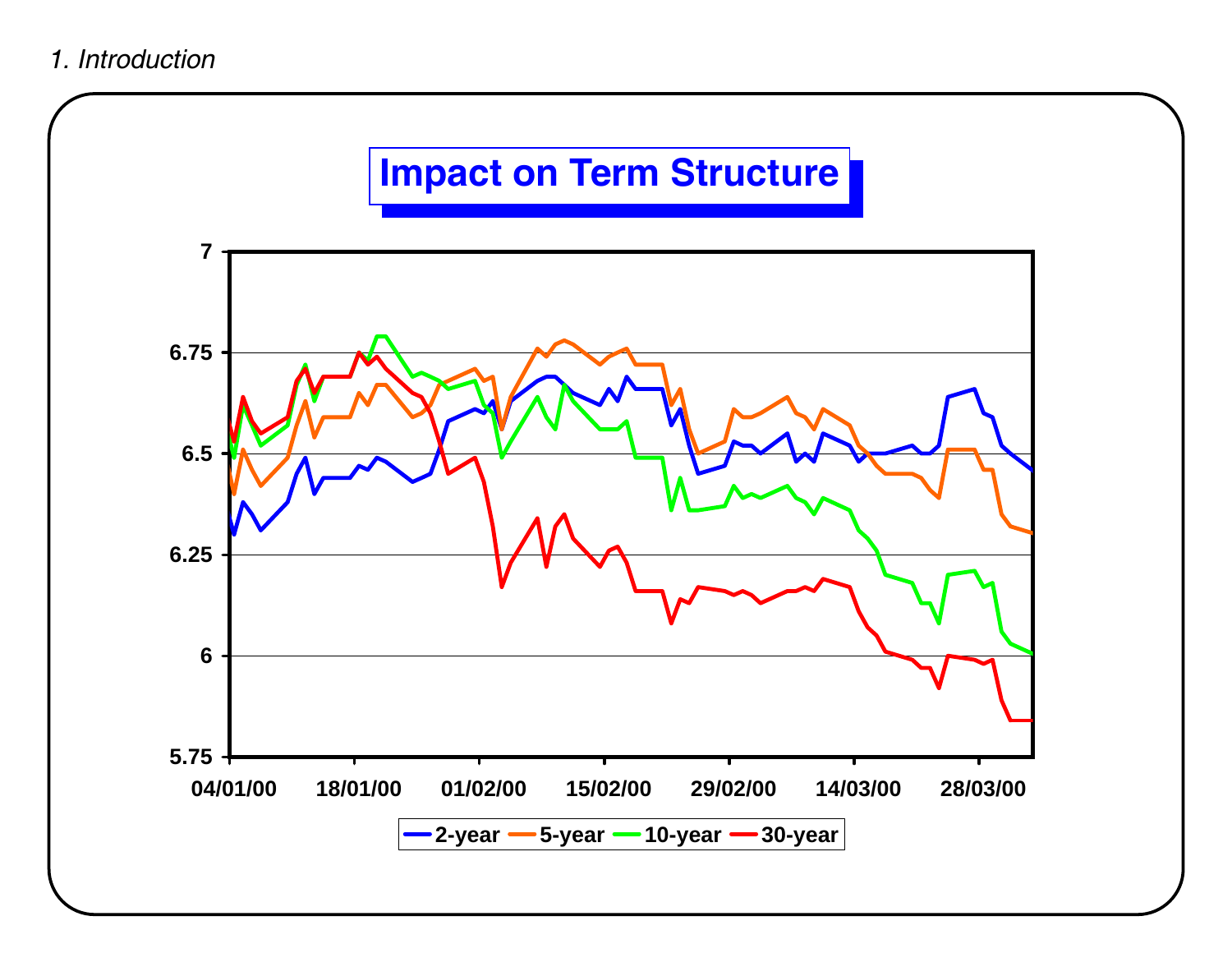## **Summary and Implications**

- Strong inversion of term structure.
- Hard to rationalize within representative-agent model.
	- **–**- Ricardian equivalence.
	- **–**- Is buyback program informative about aggregate consumption in 30 years?
- Consistent with preferred-habitat view.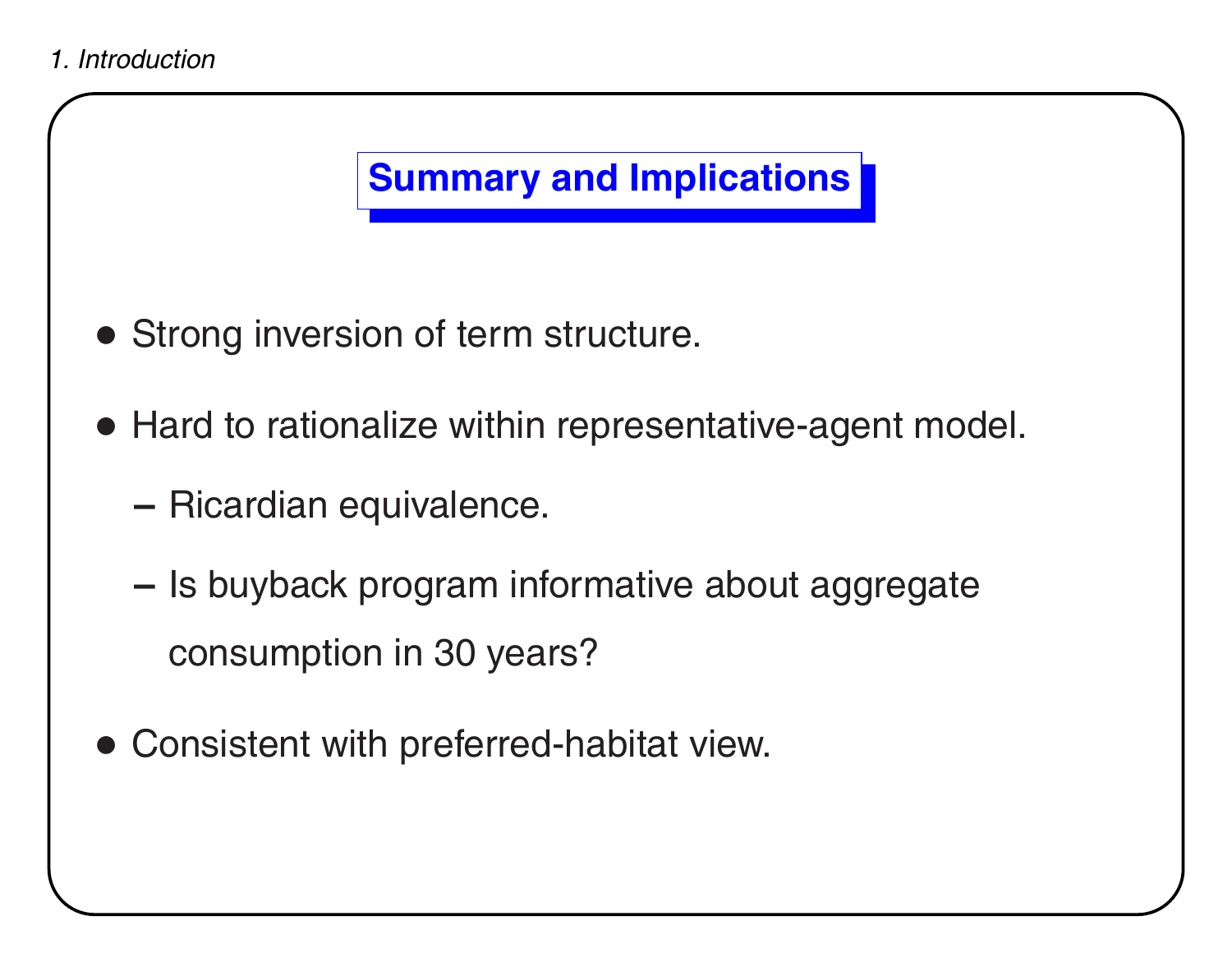

### **Preferred Habitat: Criticisms**

- No formal model.
- Bonds with nearby maturities are close substitutes

 $\Rightarrow$  No-arbitrage should impose restrictions.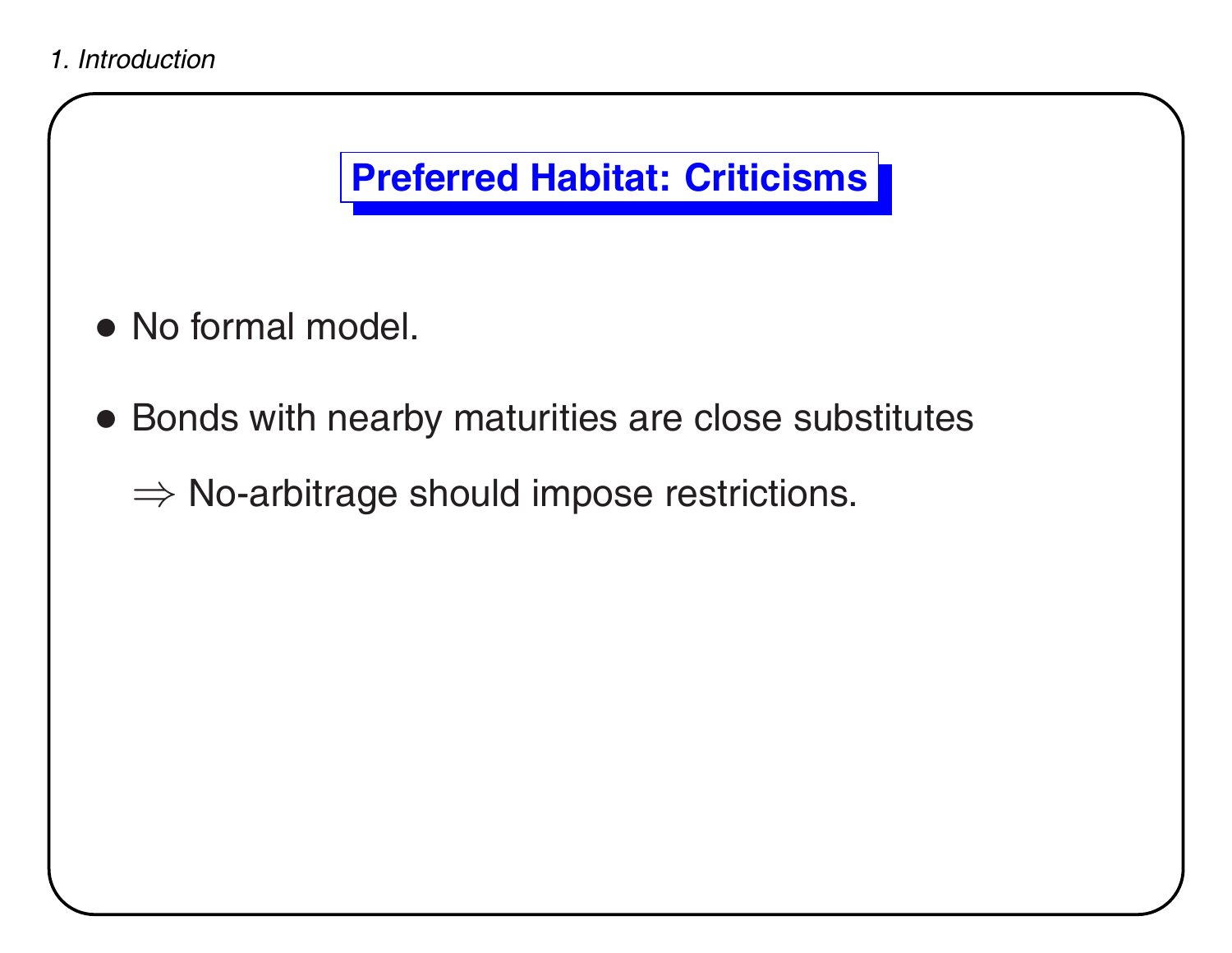

- Formal model of preferred habitat. (Vayanos-Vila 2007)
- Term structure determined by
	- **–**Preferred-habitat demand. (Clienteles)
	- **–**Arbitrageurs.
- Arbitrageurs
	- **–**- Integrate markets for different maturities.
	- **–** Are risk-averse.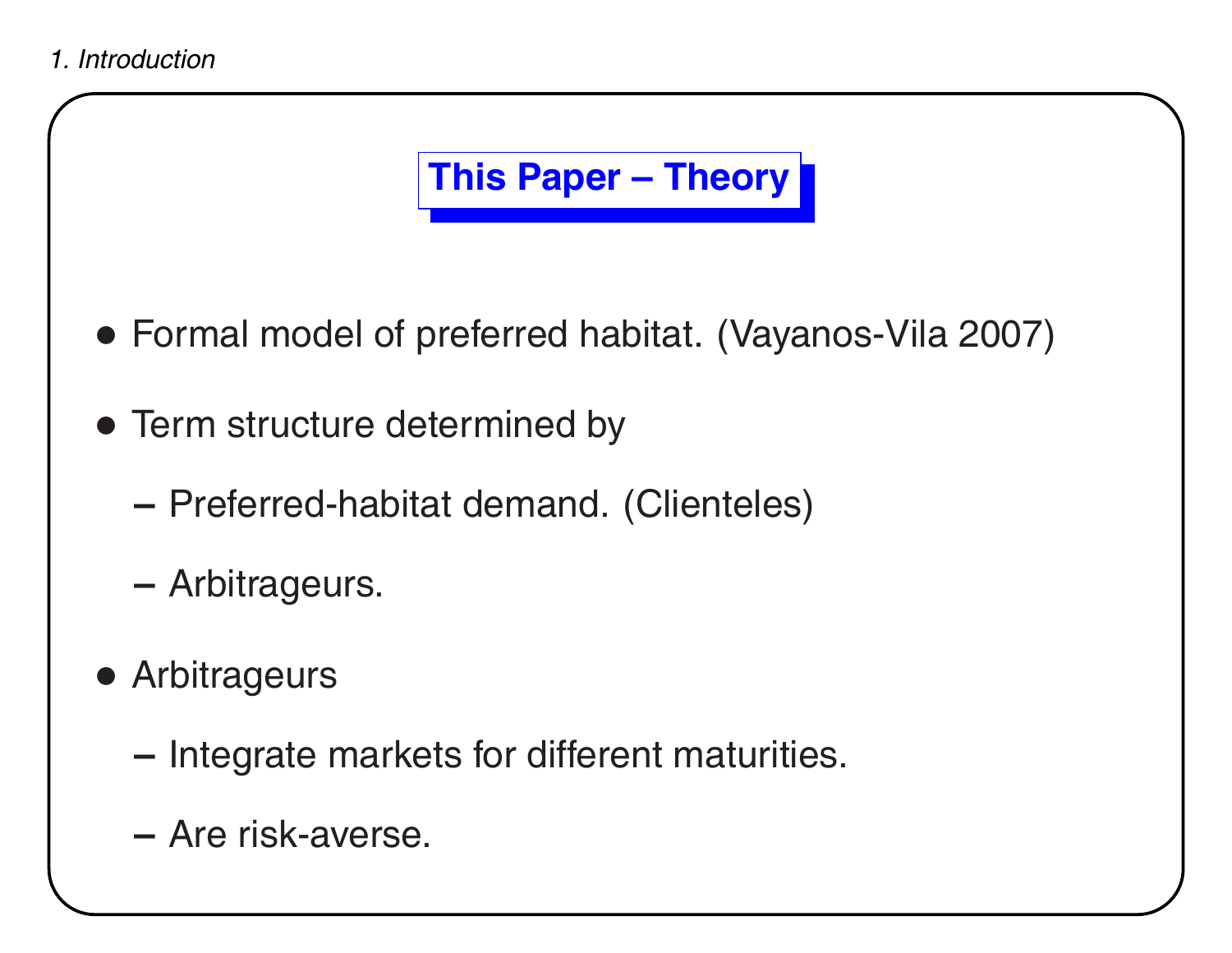# **This Paper – Empirics**

- Test model's predictions.
- Most accessible data: government supply.
- Tests are supportive.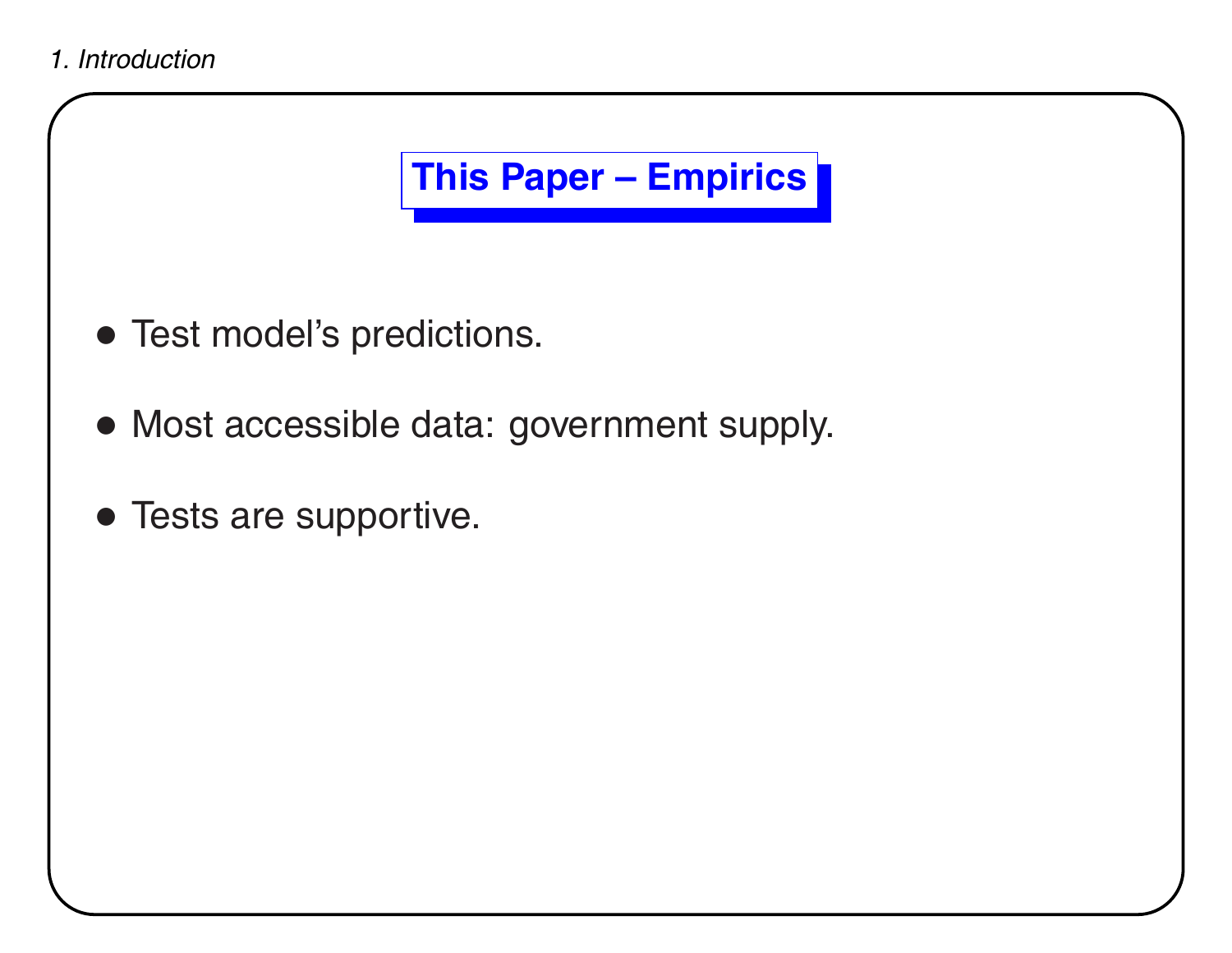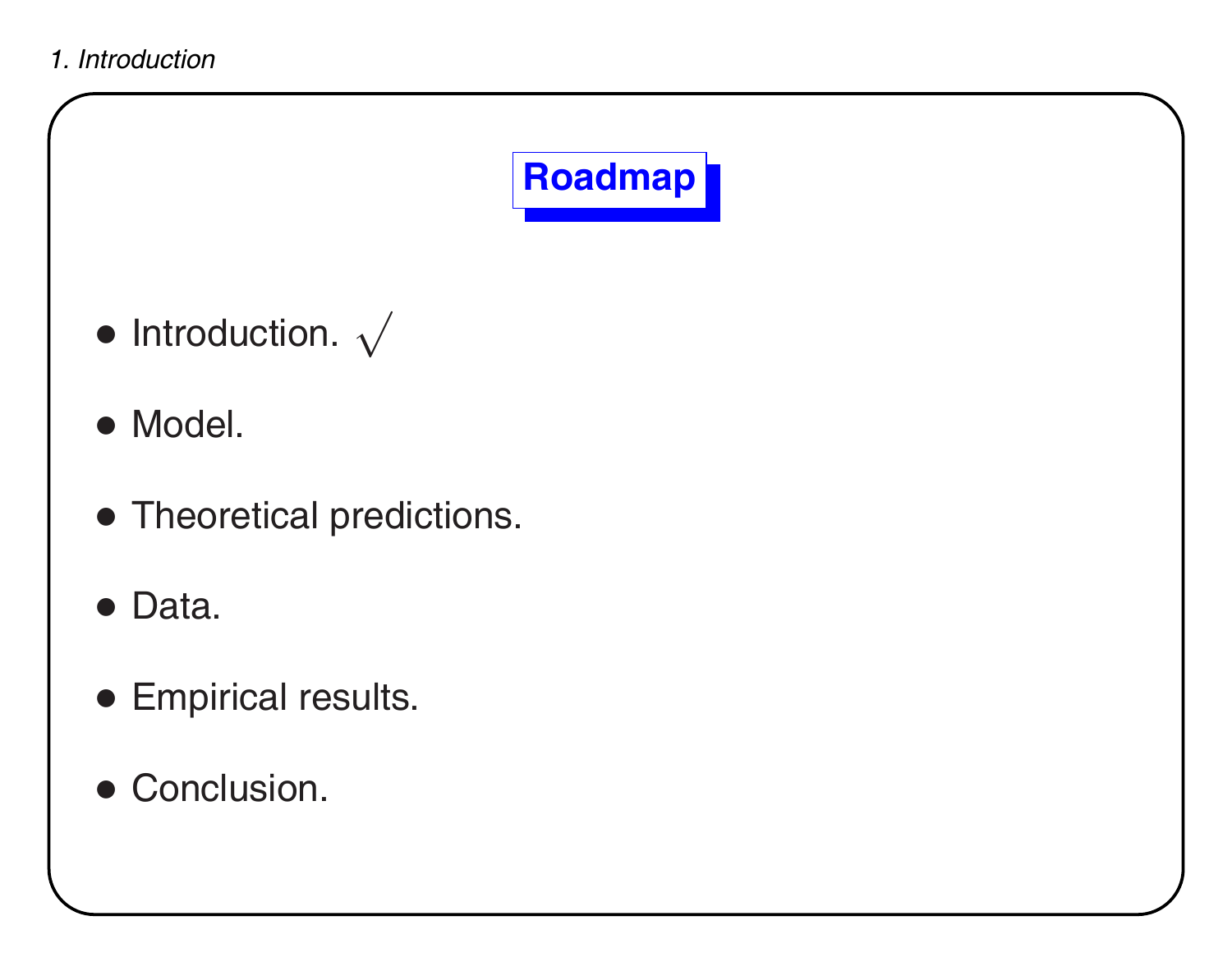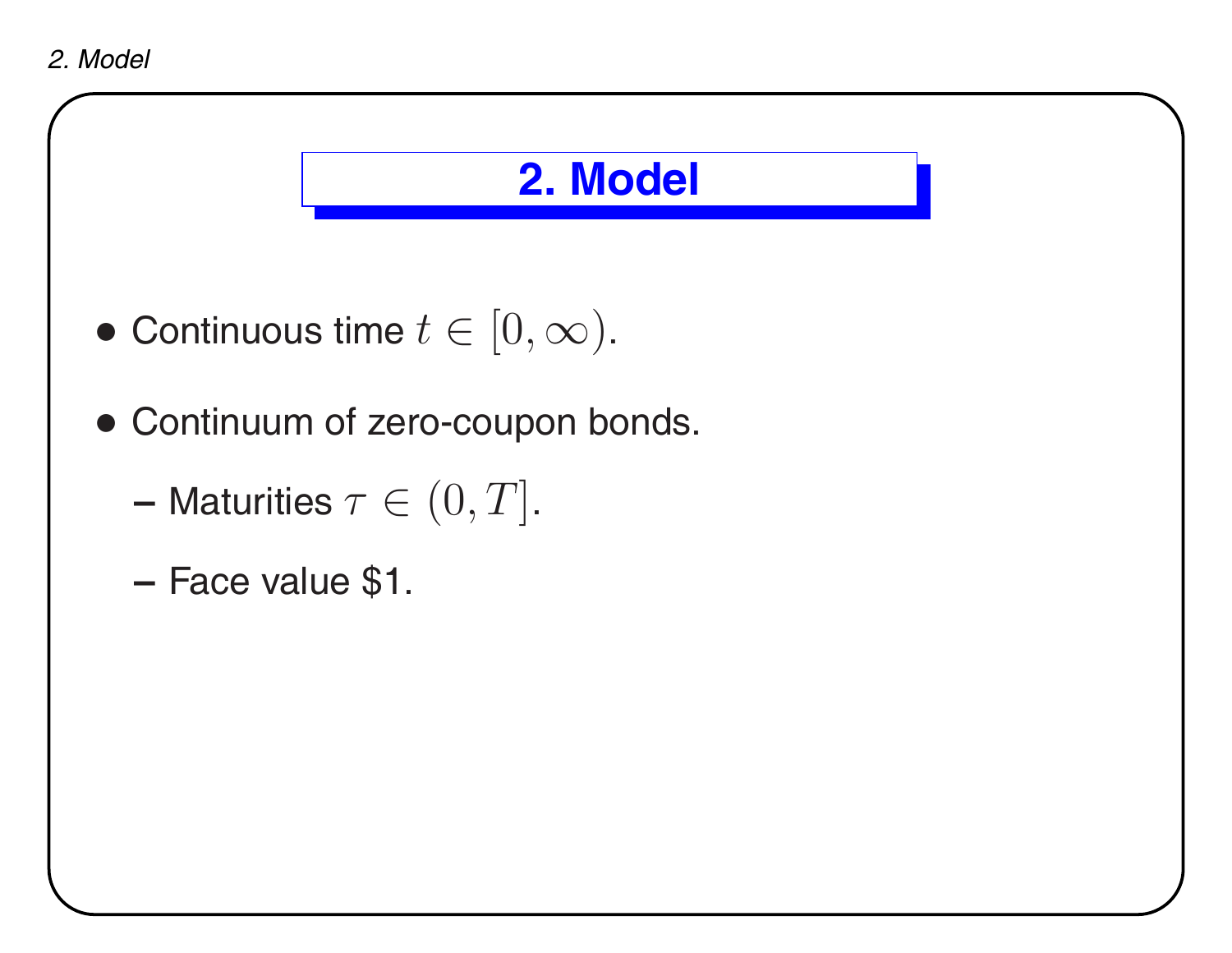# **Prices and Rates**

• Short rate is exogenous and follows OU process

$$
dr_t = \kappa_r(\overline{r} - r_t)dt + \sigma_r dB_t.
$$

- Bond prices are endogenous.
- For maturity  $\tau$  at time  $t,$ 
	- **–**– Price is  $P_t^{(\tau)}.$

– Yield is defined by 
$$
y_t^{(\tau)}\equiv-\frac{\log P_t^{(\tau)}}{\tau}.
$$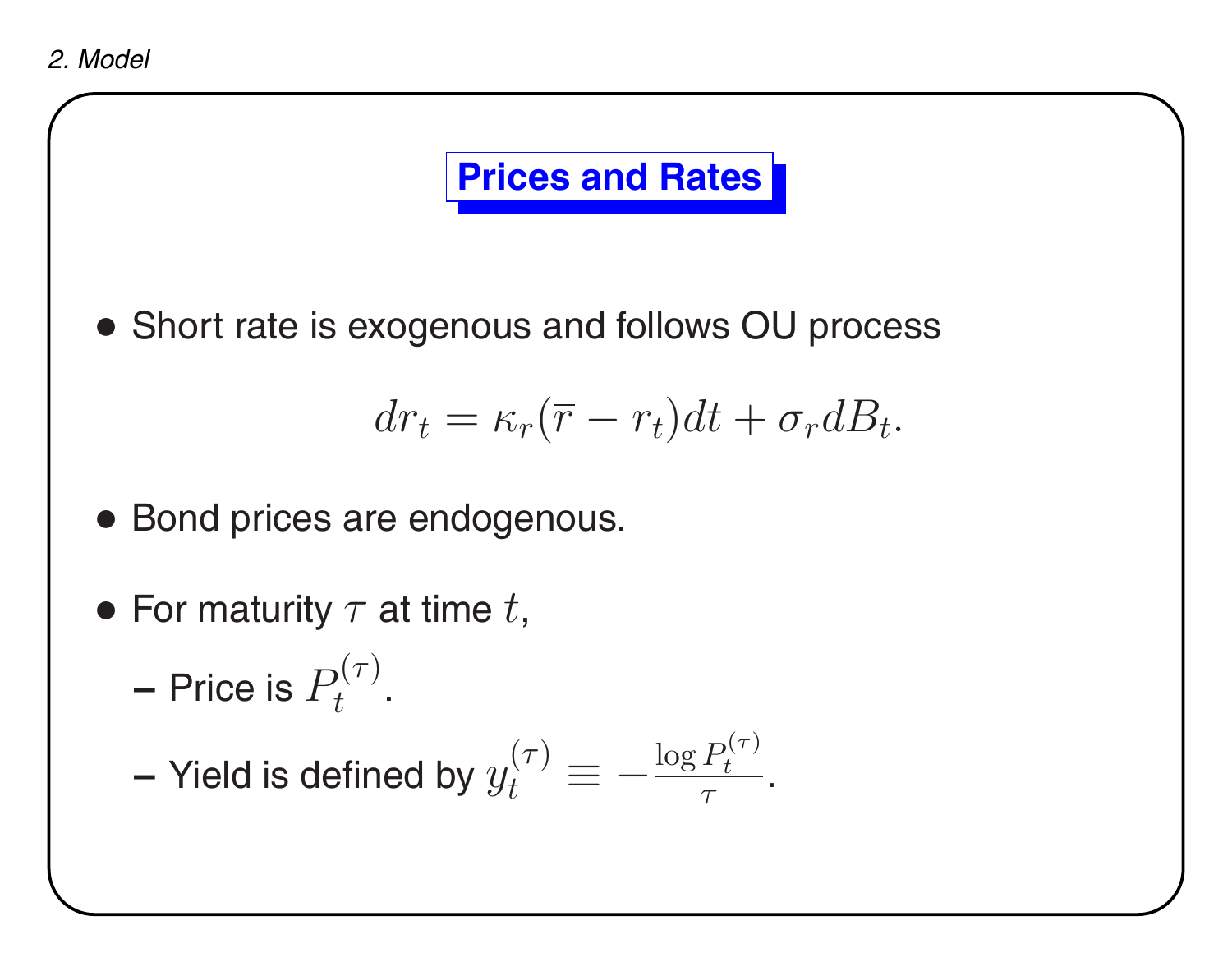*2. Model*



- Preferred-habitat demand.
	- **–**- Specific to each maturity.
	- **–**- Can depend only on corresponding spot rate.
	- **–**– Investor clienteles, government.
- Arbitrageurs.
	- **–**- Integrate markets for different maturities.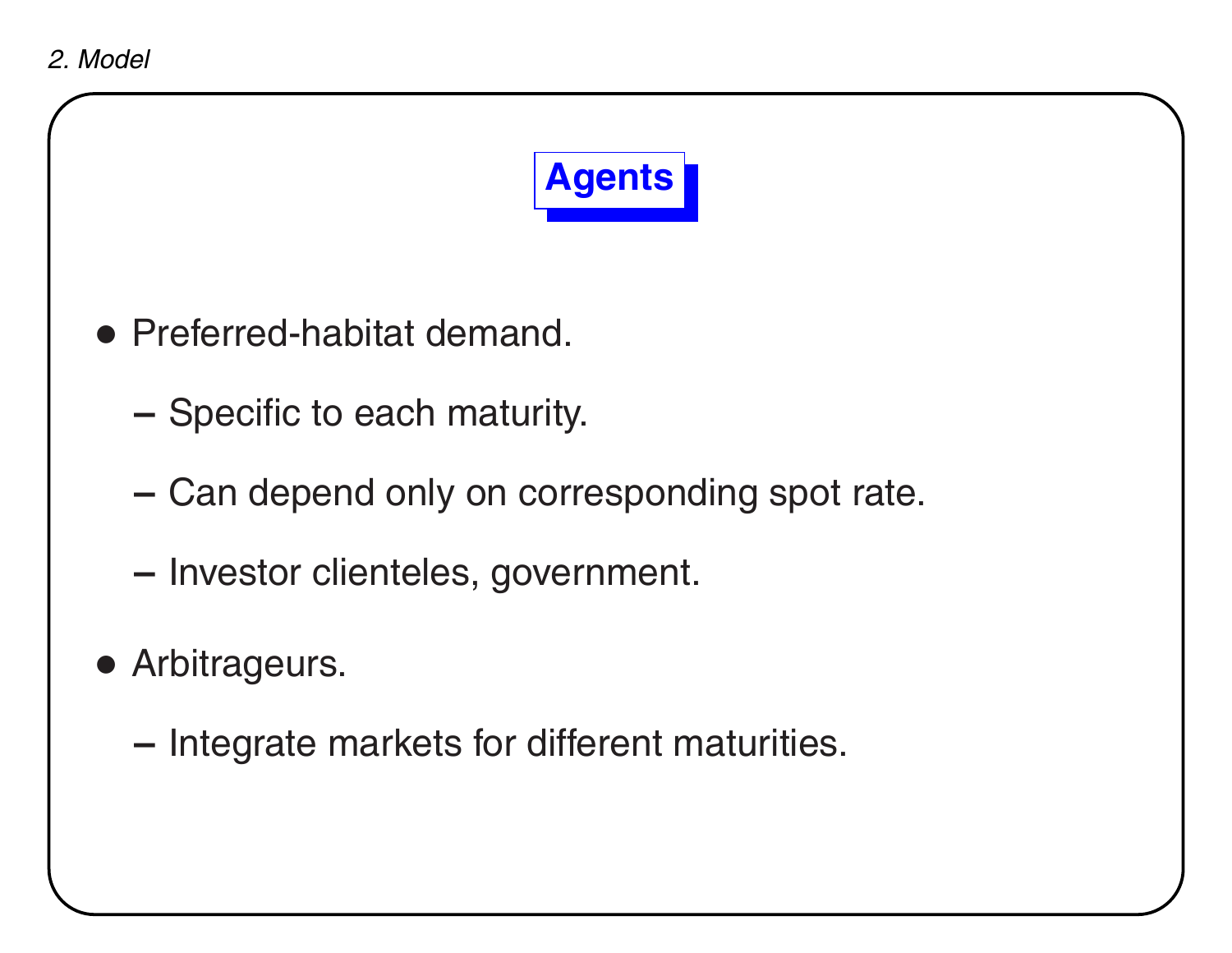## **Preferred-Habitat Demand**

 $\bullet$  Demand for maturity  $\tau$  is linear and increasing in spot rate:

$$
\alpha(\tau)\tau y_t^{(\tau)} - \beta(\tau) \equiv -s_t^{(\tau)},
$$

where  $\alpha(\tau)>0.$ 

 $\bullet$  Absent arbitrageurs, spot rate for maturity  $\tau$  is

$$
y_t^{(\tau)} = \frac{\beta(\tau)}{\alpha(\tau)\tau}.
$$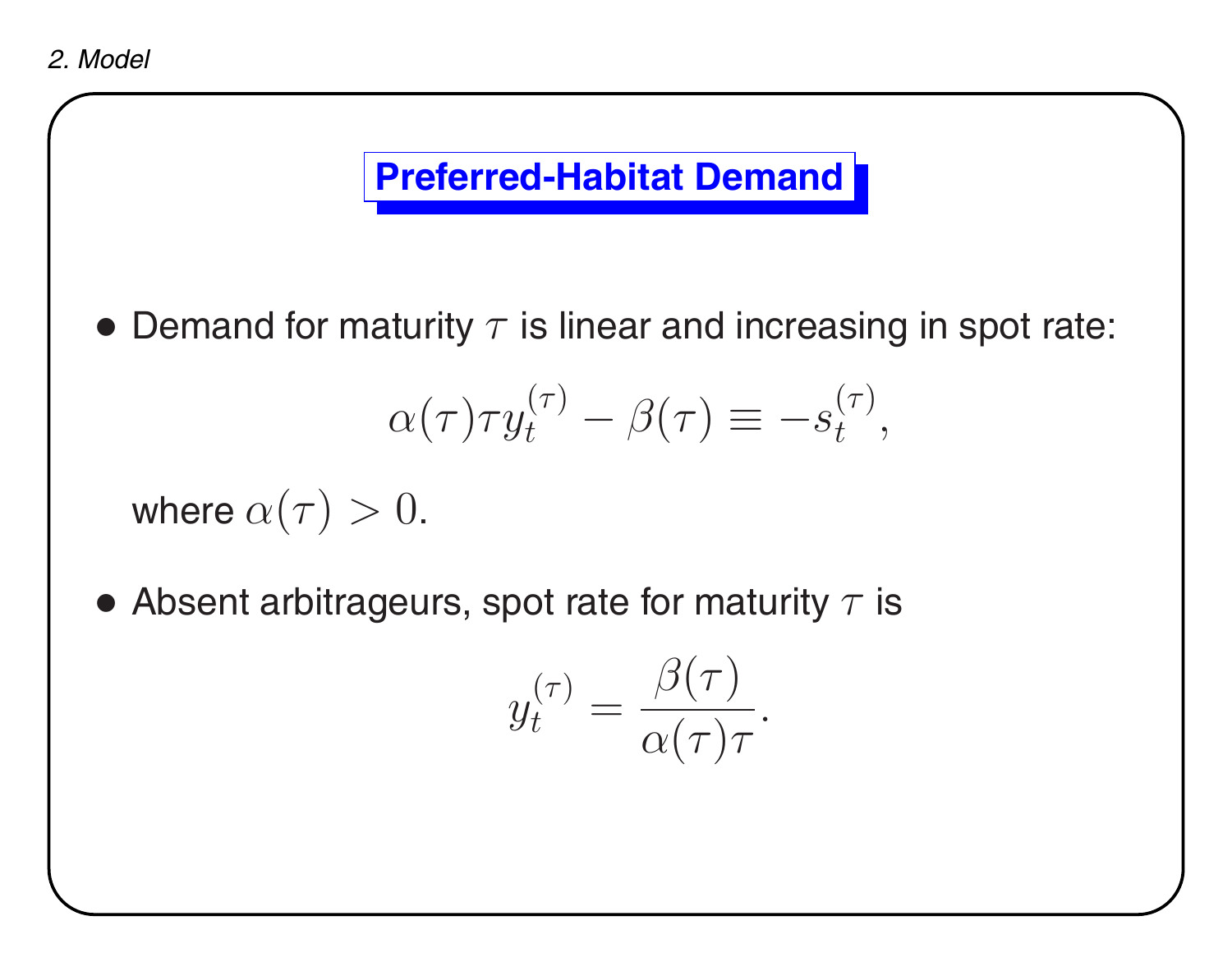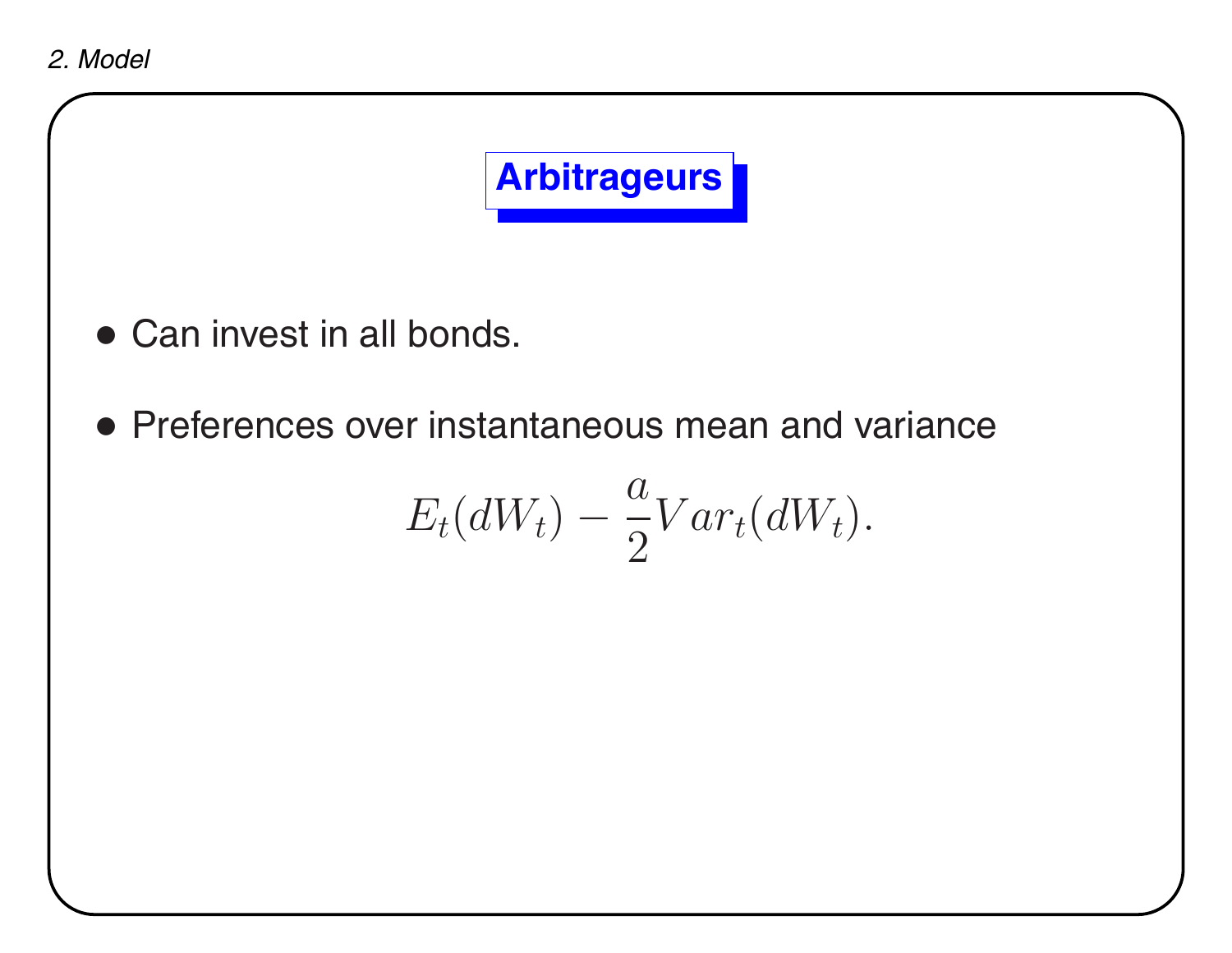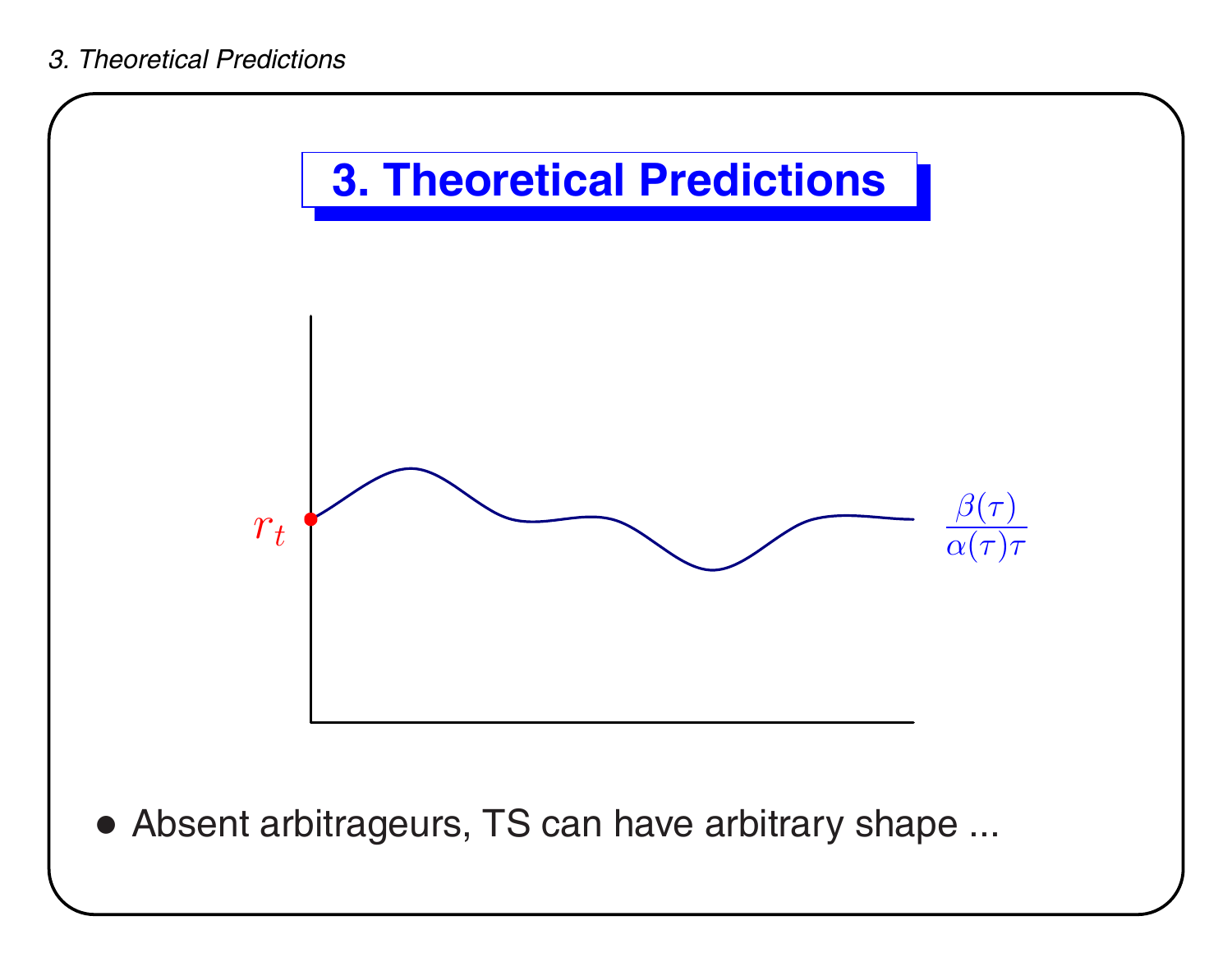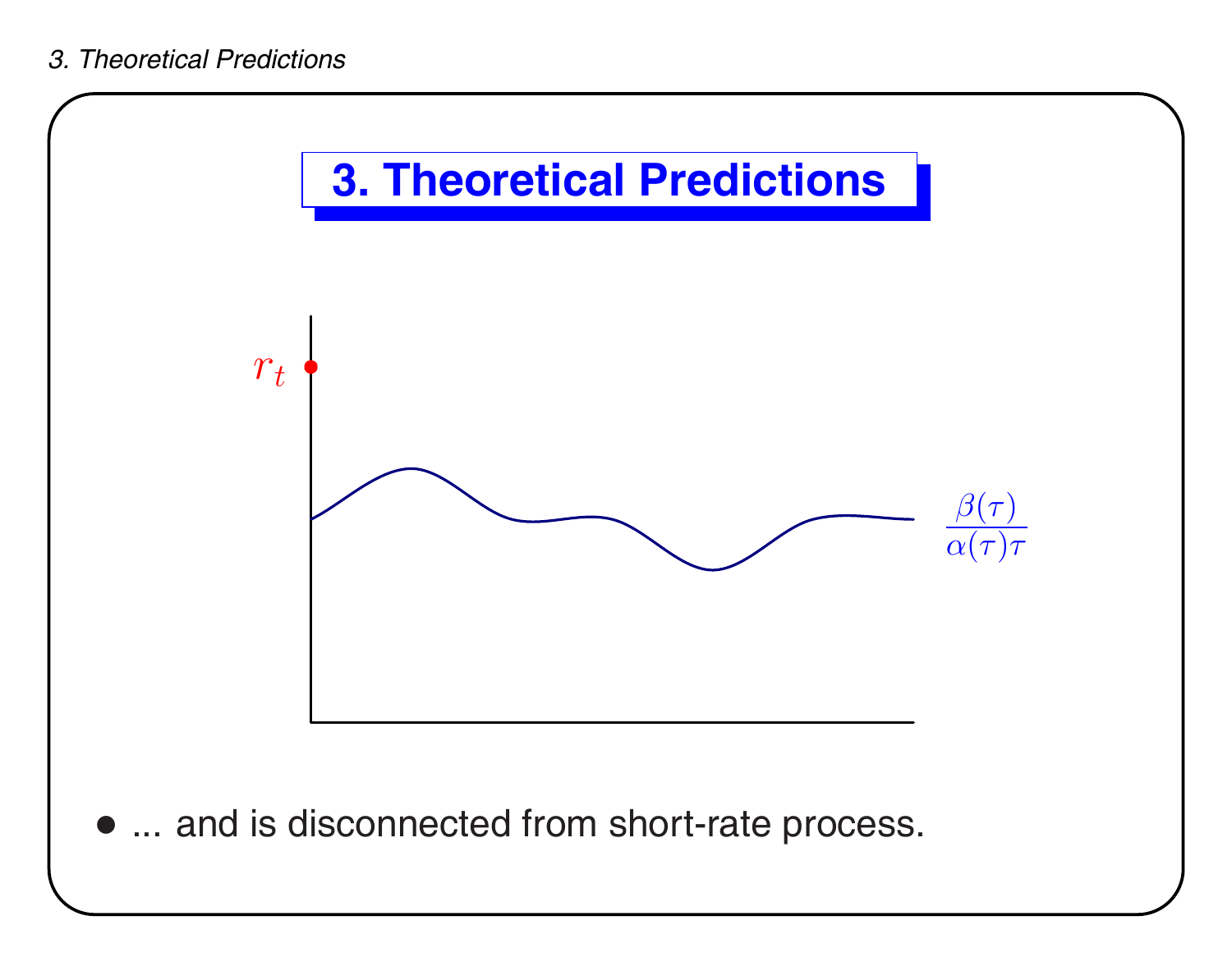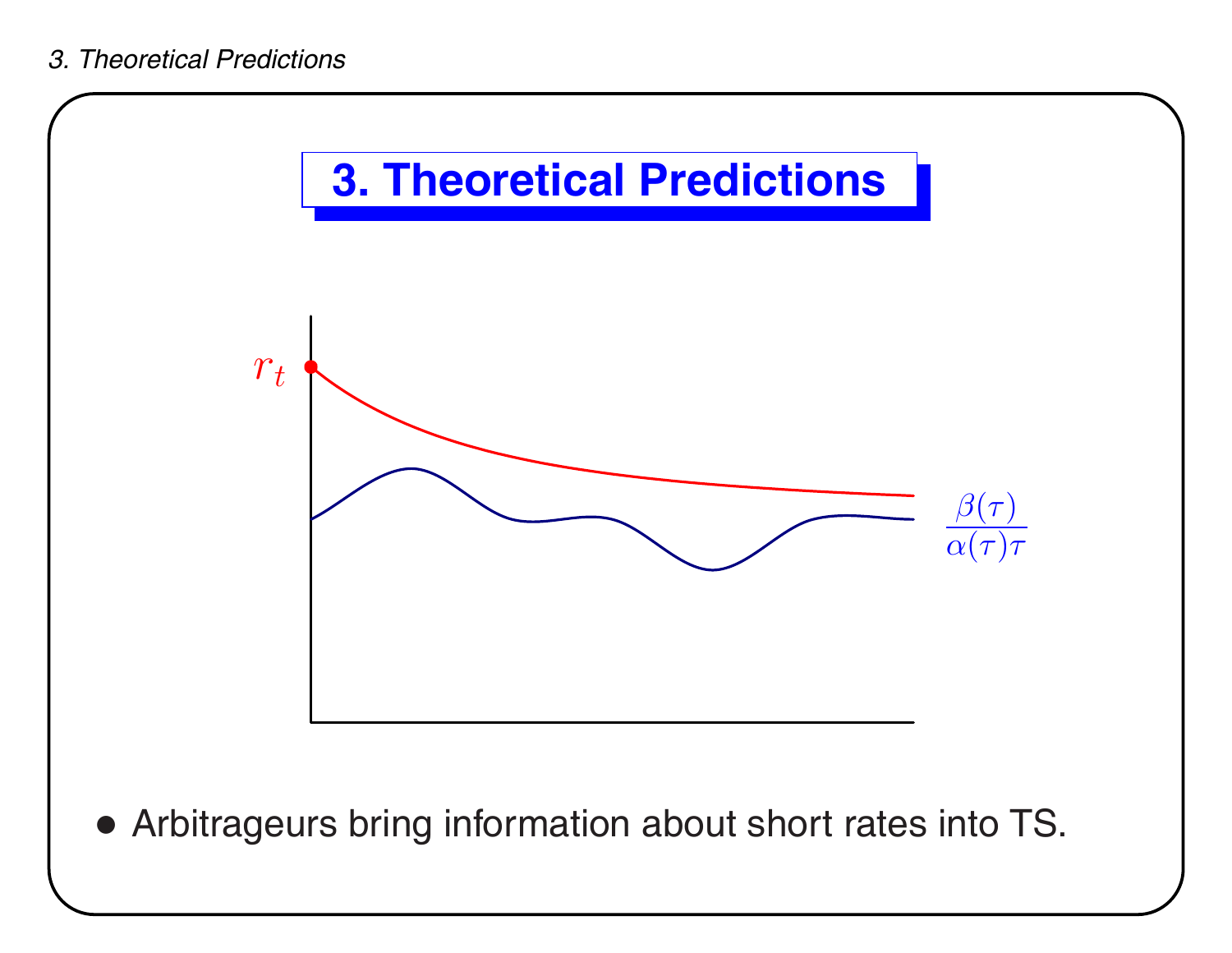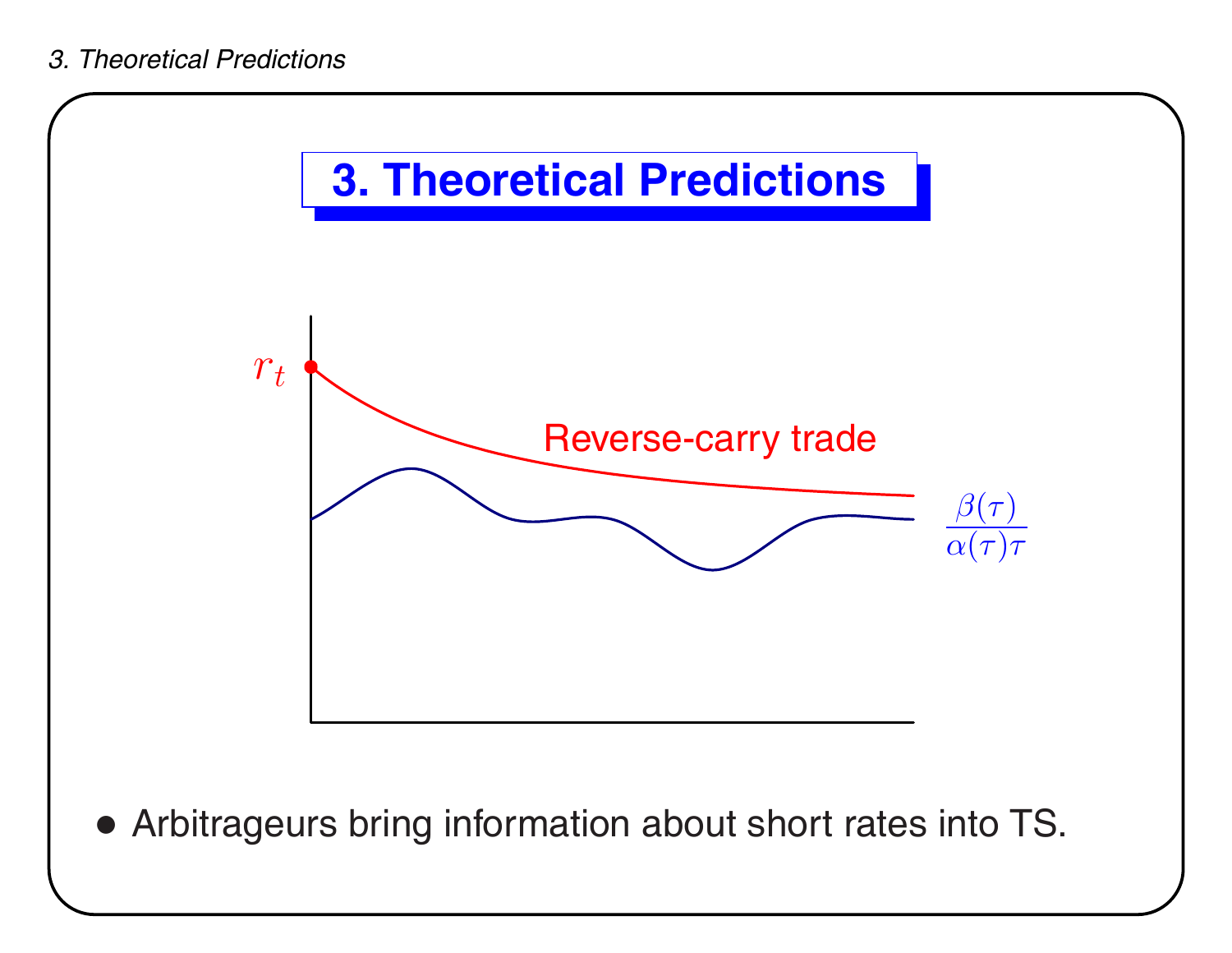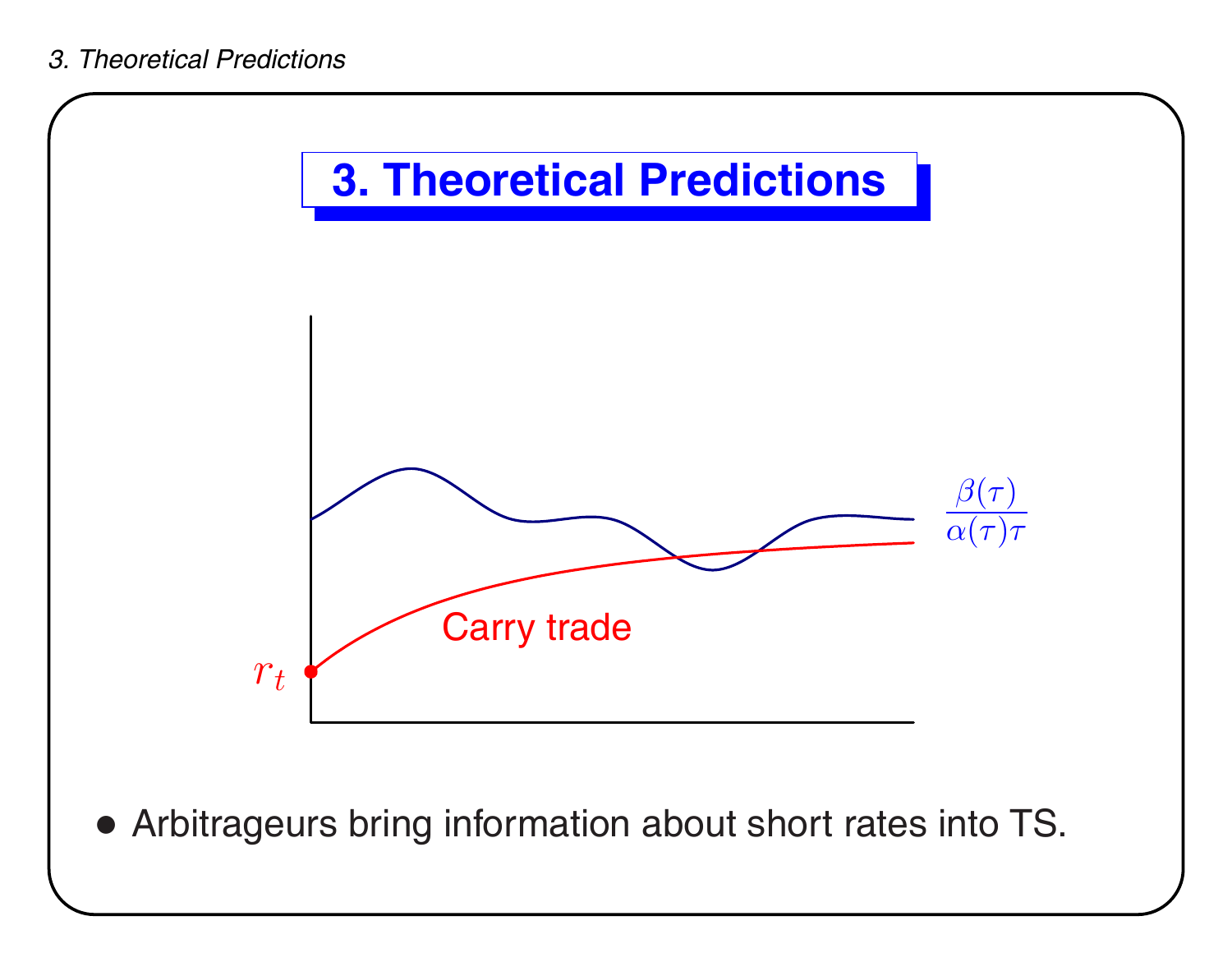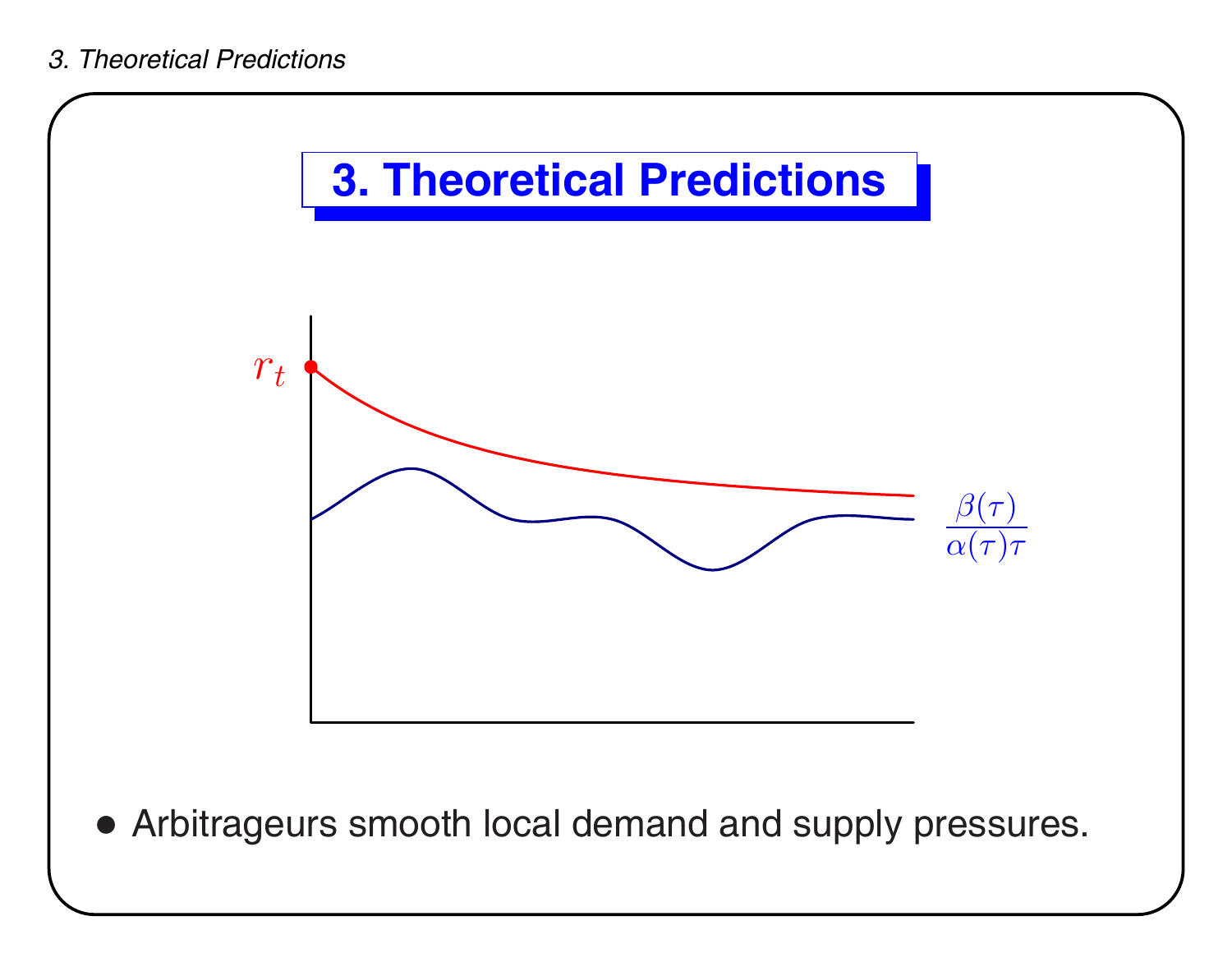

- Arbitrageurs
	- **–** $-$  Bring information about short rates into TS.
	- **–** $-$  Smooth local demand and supply pressures.
- Monetary policy transmitted through arbitrageurs' carry trades.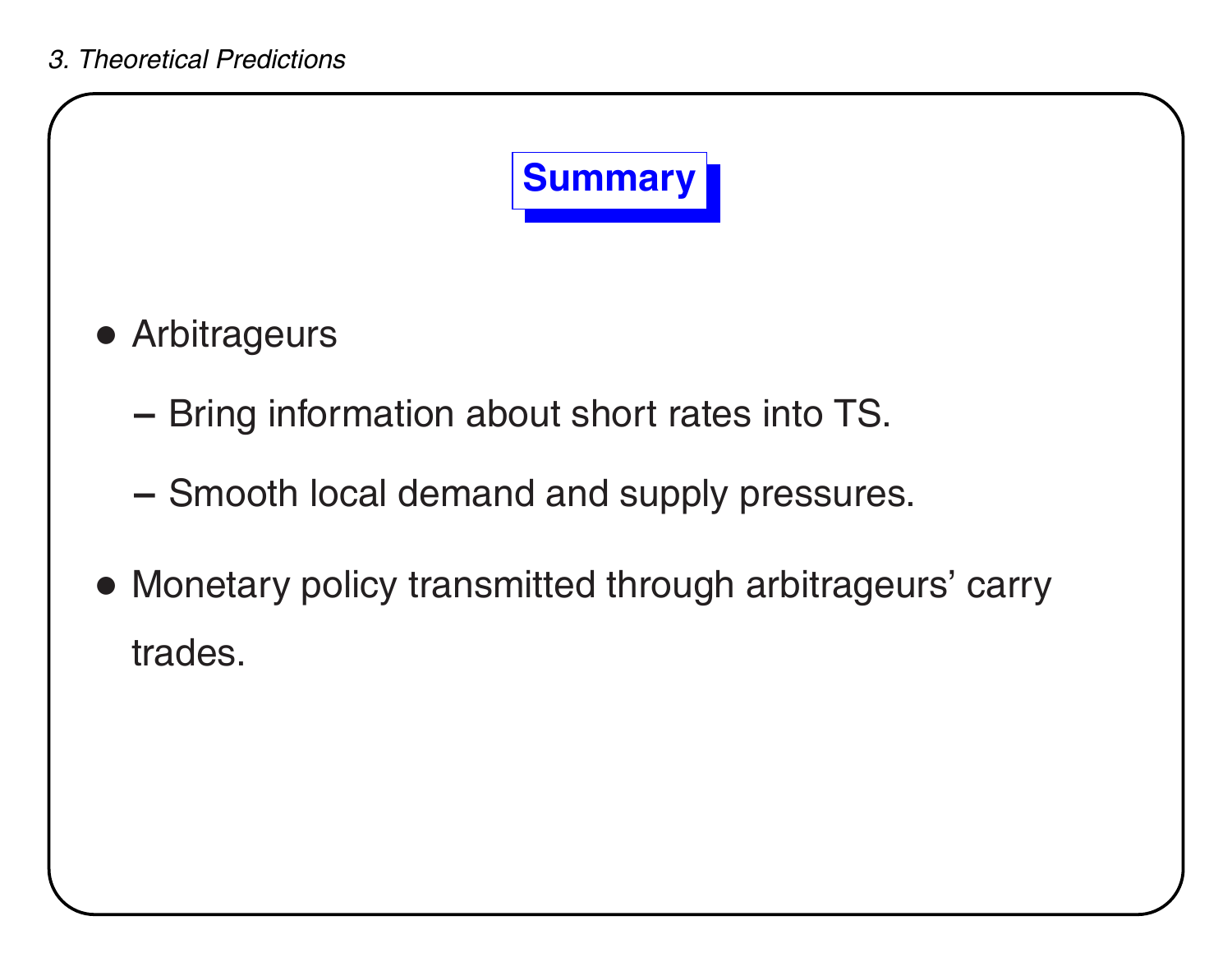## **Bond Risk Premia**

- Negative when  $r_t$  is high.
	- **–**– Arbitrageurs do reverse-carry trade  $\Rightarrow$  Short bonds.
- $\bullet$  Positive when  $r_t$  is low.
	- **–**– Arbitrageurs do carry trade  $\Rightarrow$  Long bonds.
- Positive relationship between premia and TS slope. (Fama-Bliss 1987)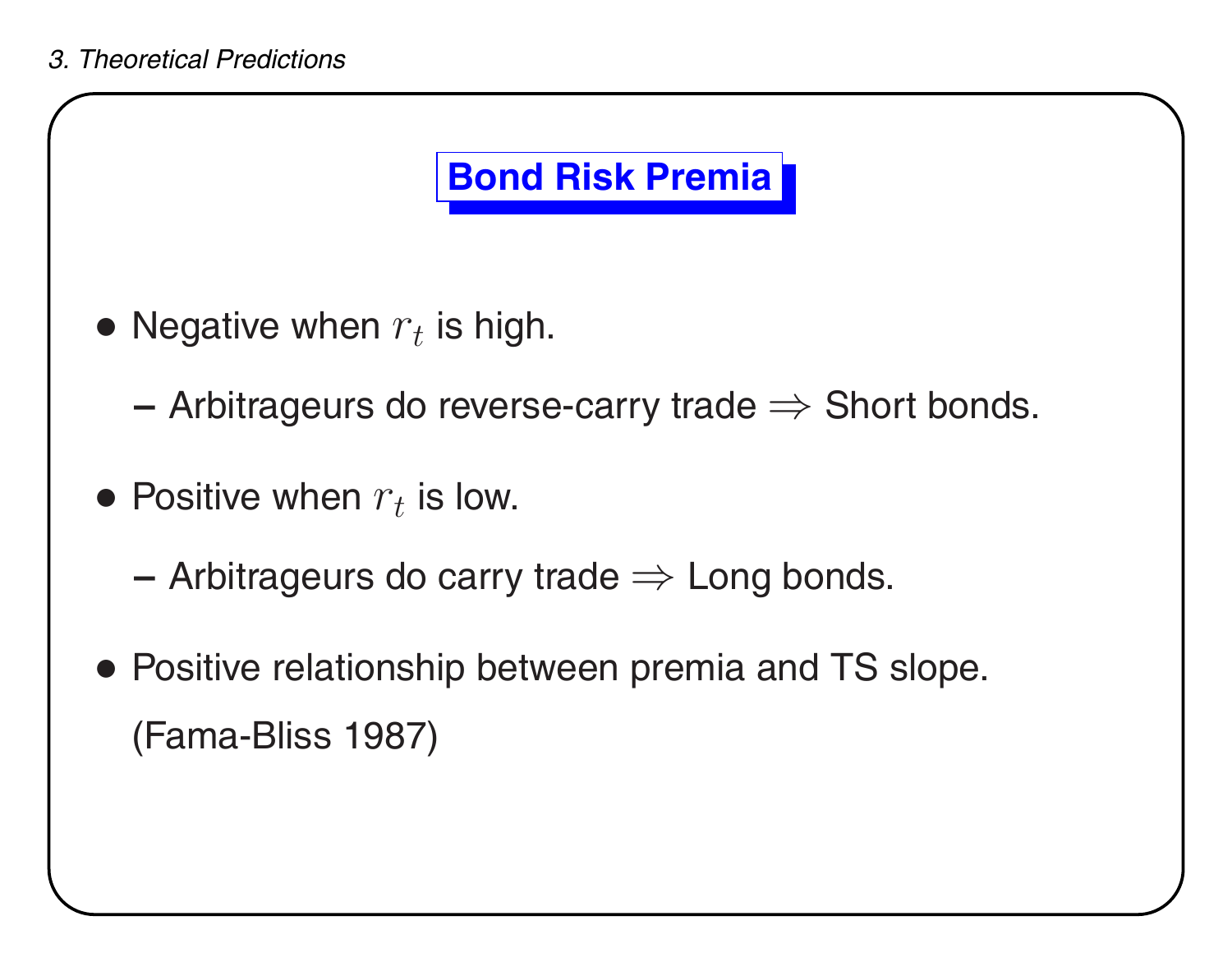

- Suppose that government
	- **–**– Issues LT bonds ( $\beta(\tau)$  increases for large  $\tau$ ).
	- **–**– Buys back ST bonds ( $\beta(\tau)$  decreases for small  $\tau$ ).
	- **–**– Keeping total value of debt constant ( $\int_0^T \beta(\tau) d\tau$ ).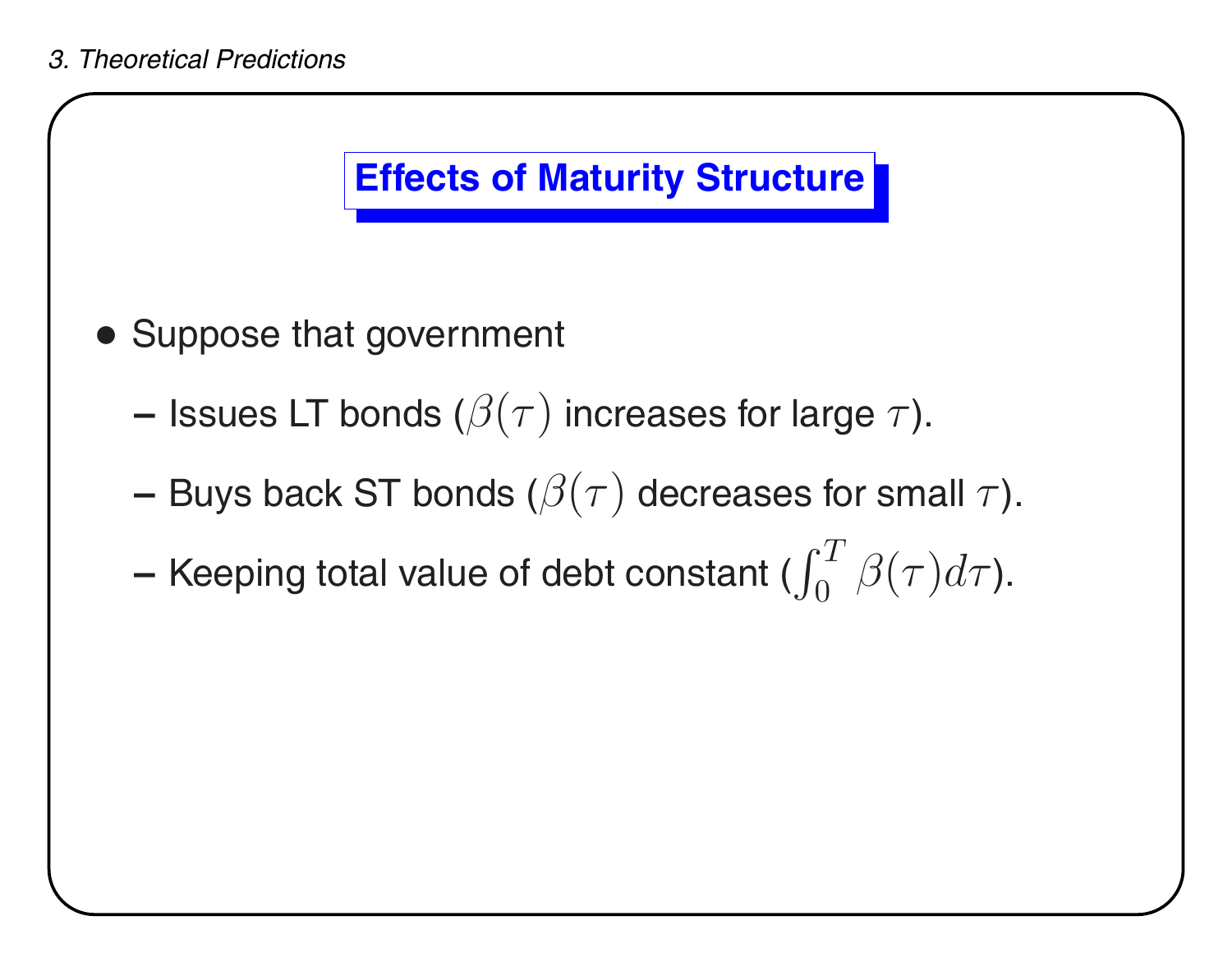## **Yields and Risk Premia**

- $\bullet$  Arbitrageurs buy LT bonds  $\Rightarrow$  Bear more short-rate risk.
- Bond risk premia increase, especially for longer maturities.
	- **–** LT bonds are more sensitive to short-rate risk.
- Bond yields increase, especially for longer maturities.
	- **–**Arbitrageurs tie yields of ST bonds to short rate.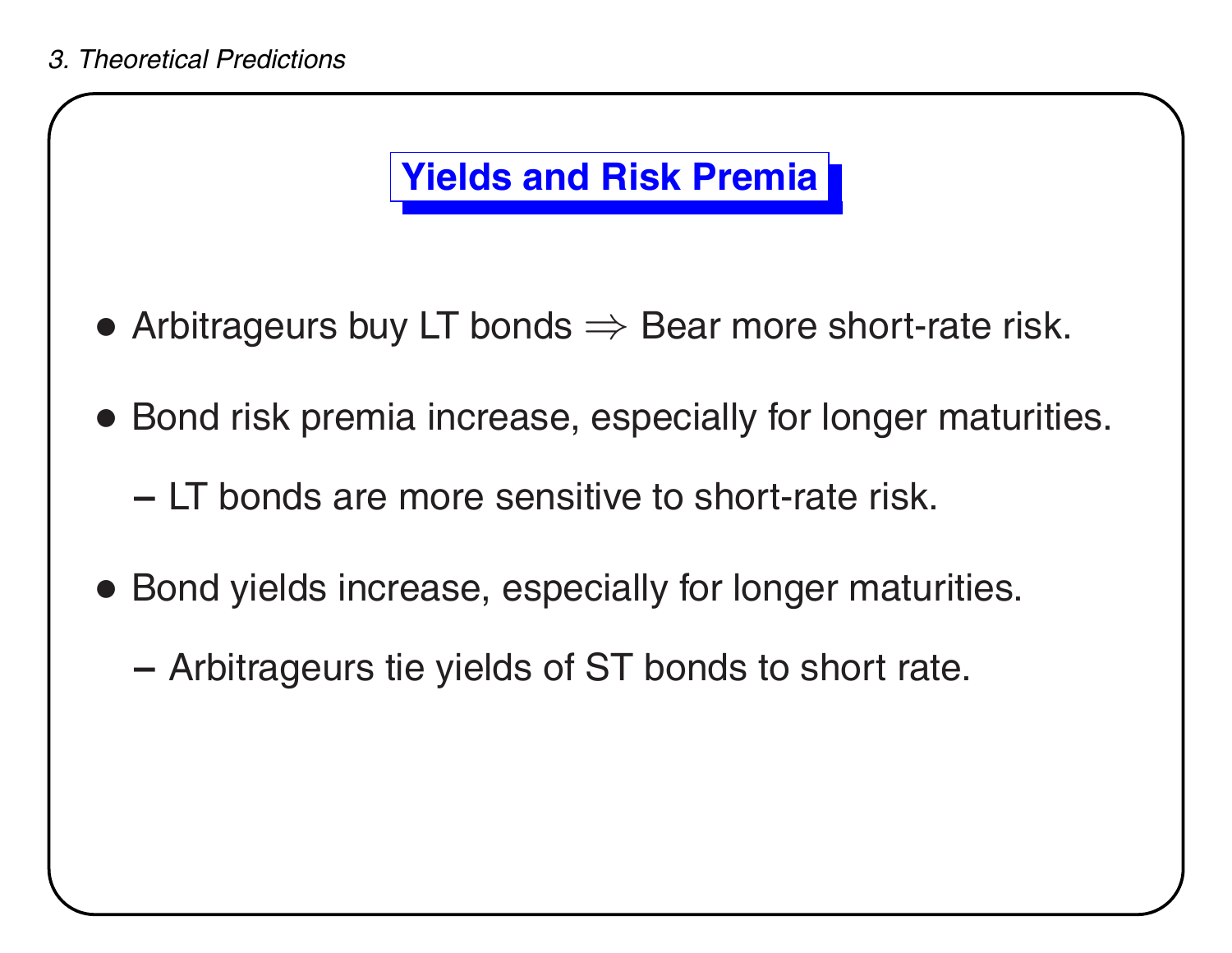## **Arbitrageur Risk Aversion**

- $\bullet$  When arbitrageurs are more risk-averse (large  $a$ ):
	- **–** Maturity structure has stronger effects on yields and risk premia.
	- Stronger relationship between premia and TS slope.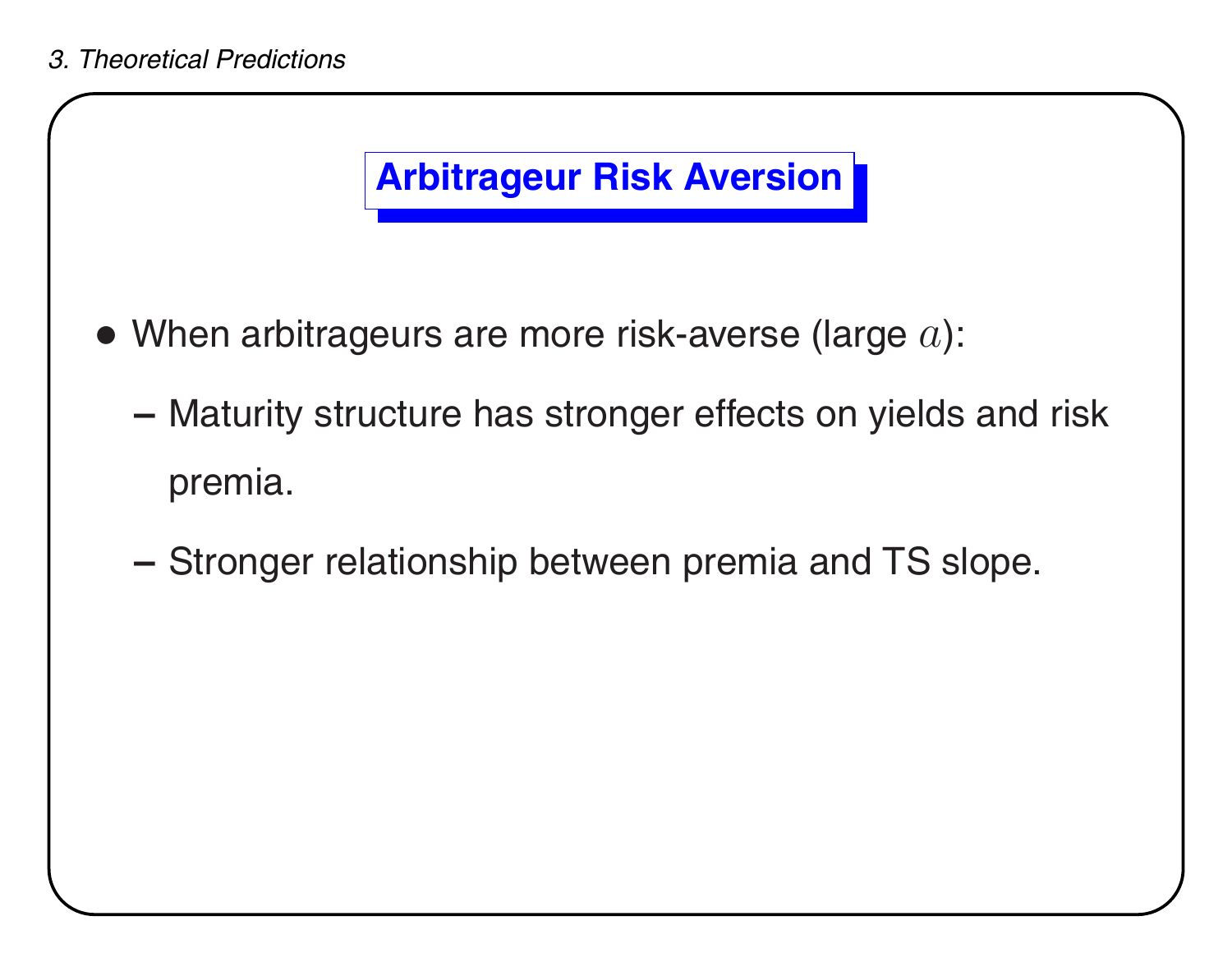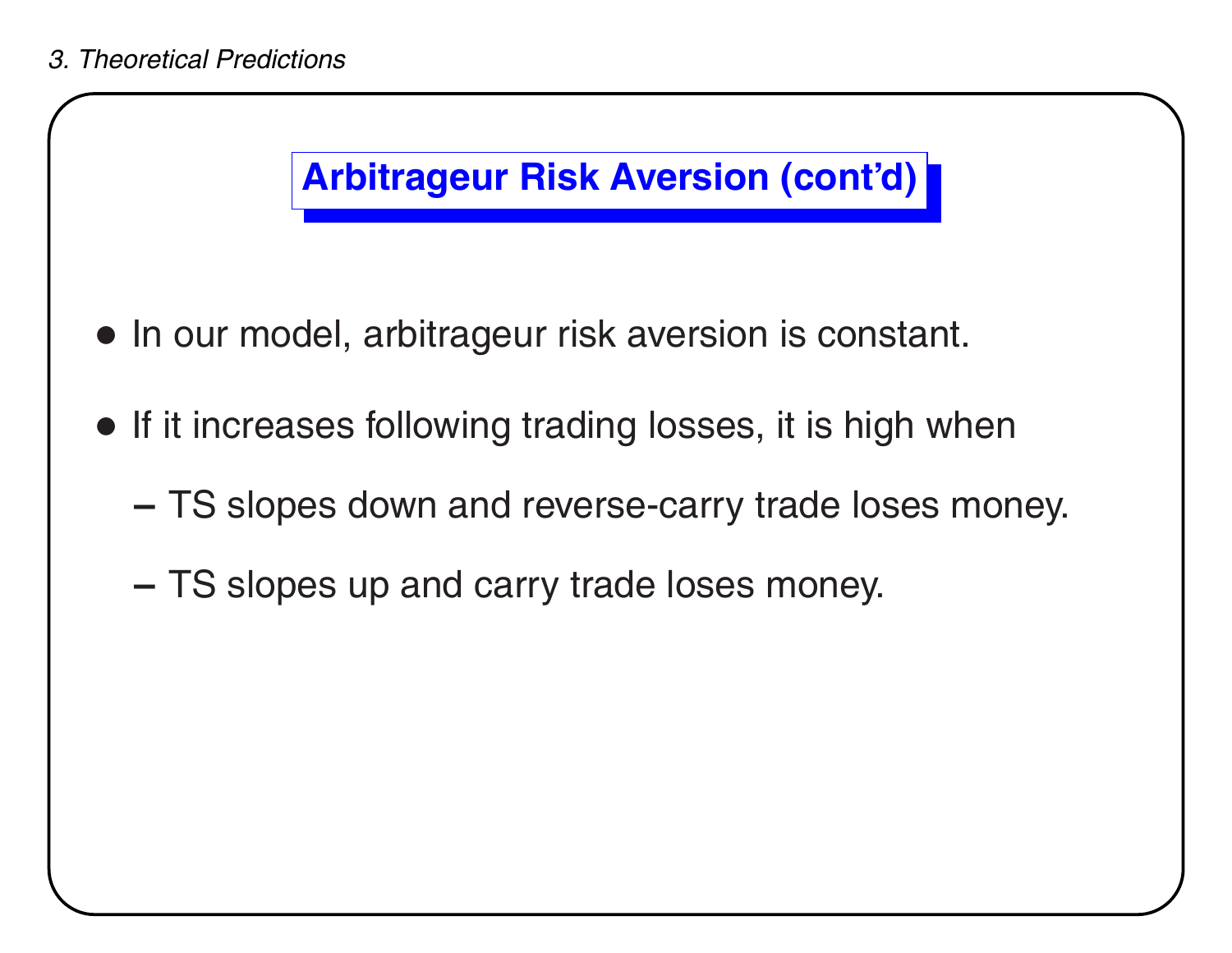

- Increase in relative supply of LT bonds
	- **–**- Raises their yields. Hypothesis 1
	- **–**– Raises their expected excess returns. Hypothesis 2
- Effects are stronger
	- **–**- For longer maturities. Hypothesis 3
	- **–** Following times when arbs. lose money. Hypothesis 4a At those times, TS slope is stronger predictor of excess returns. Hypothesis 4b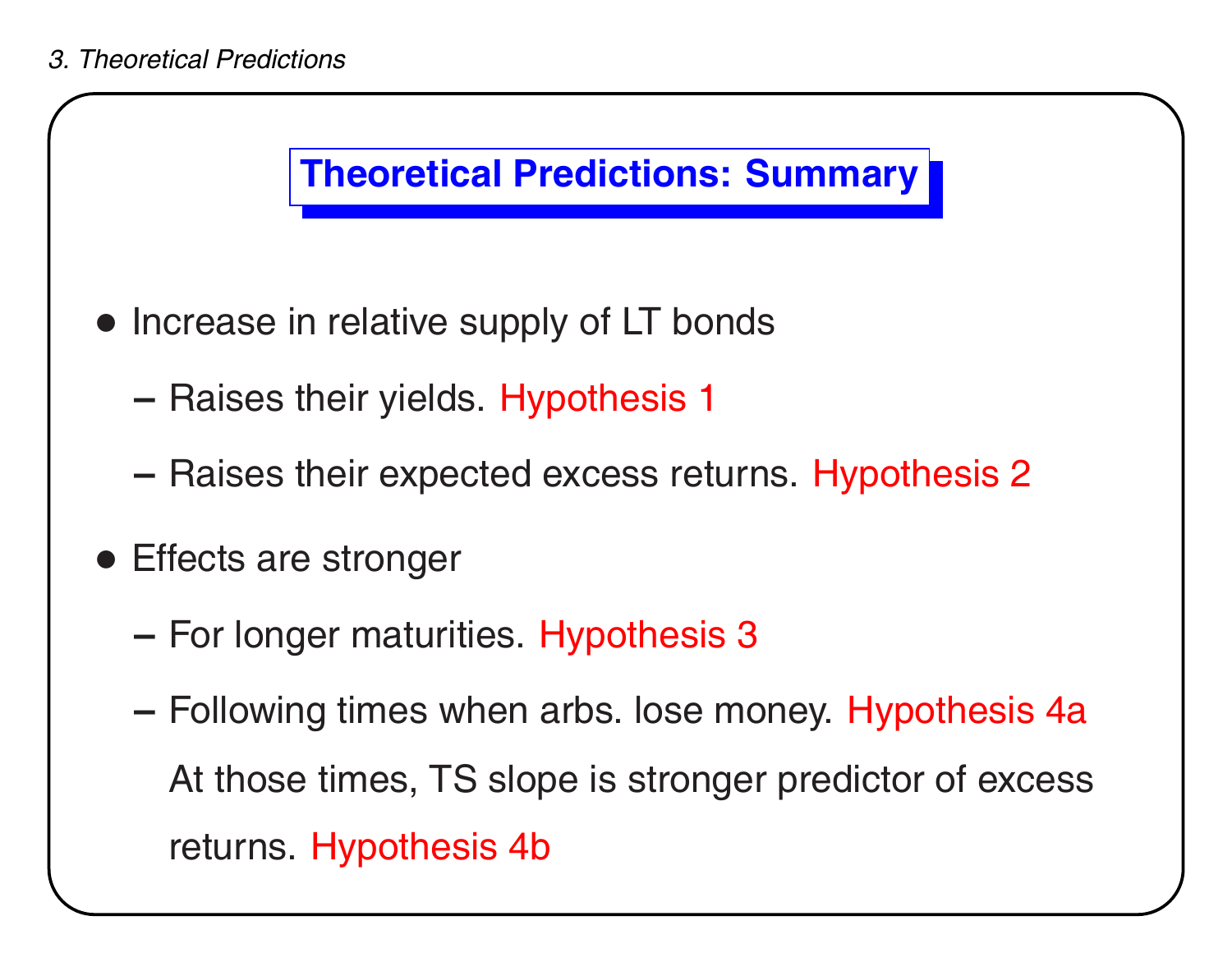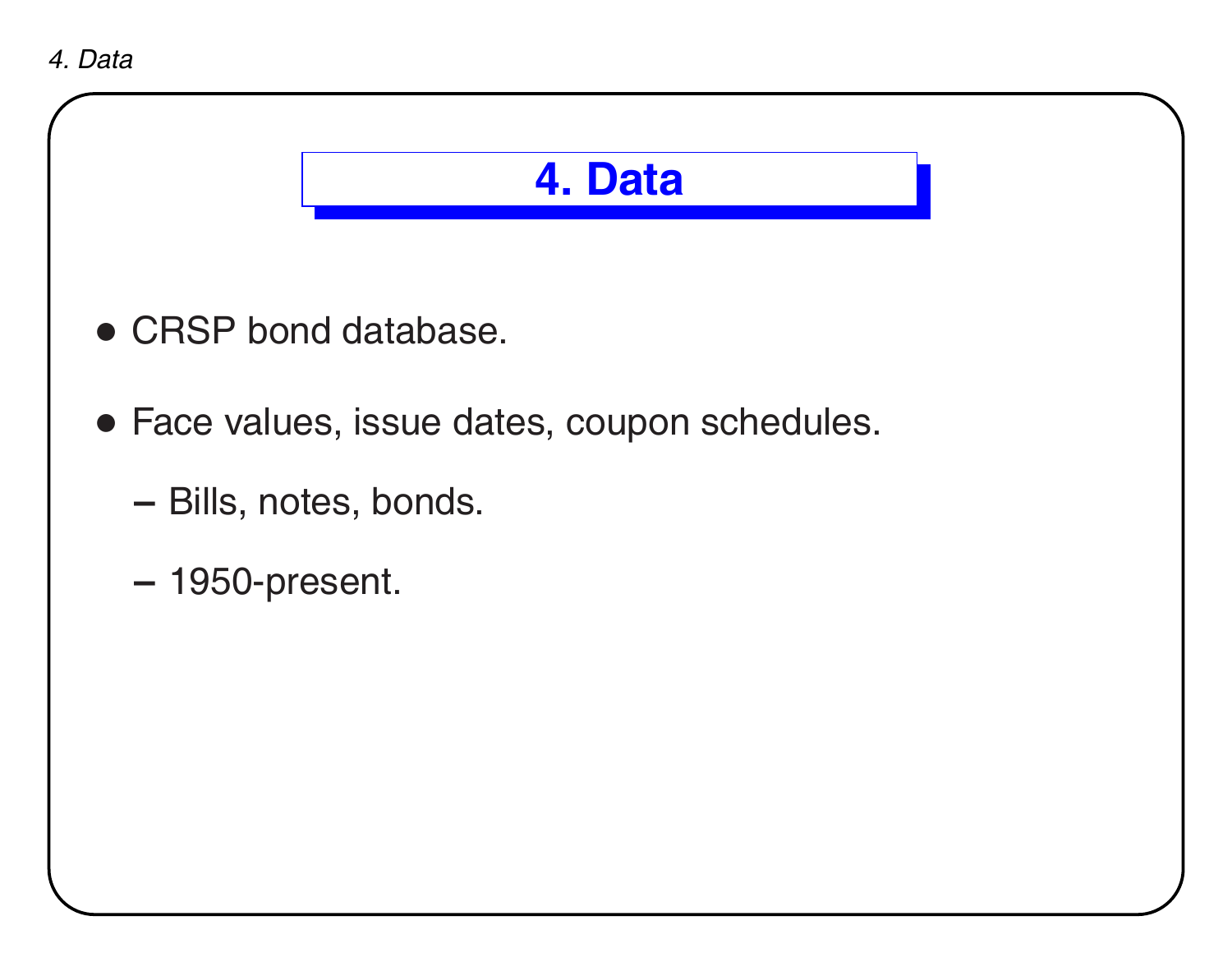

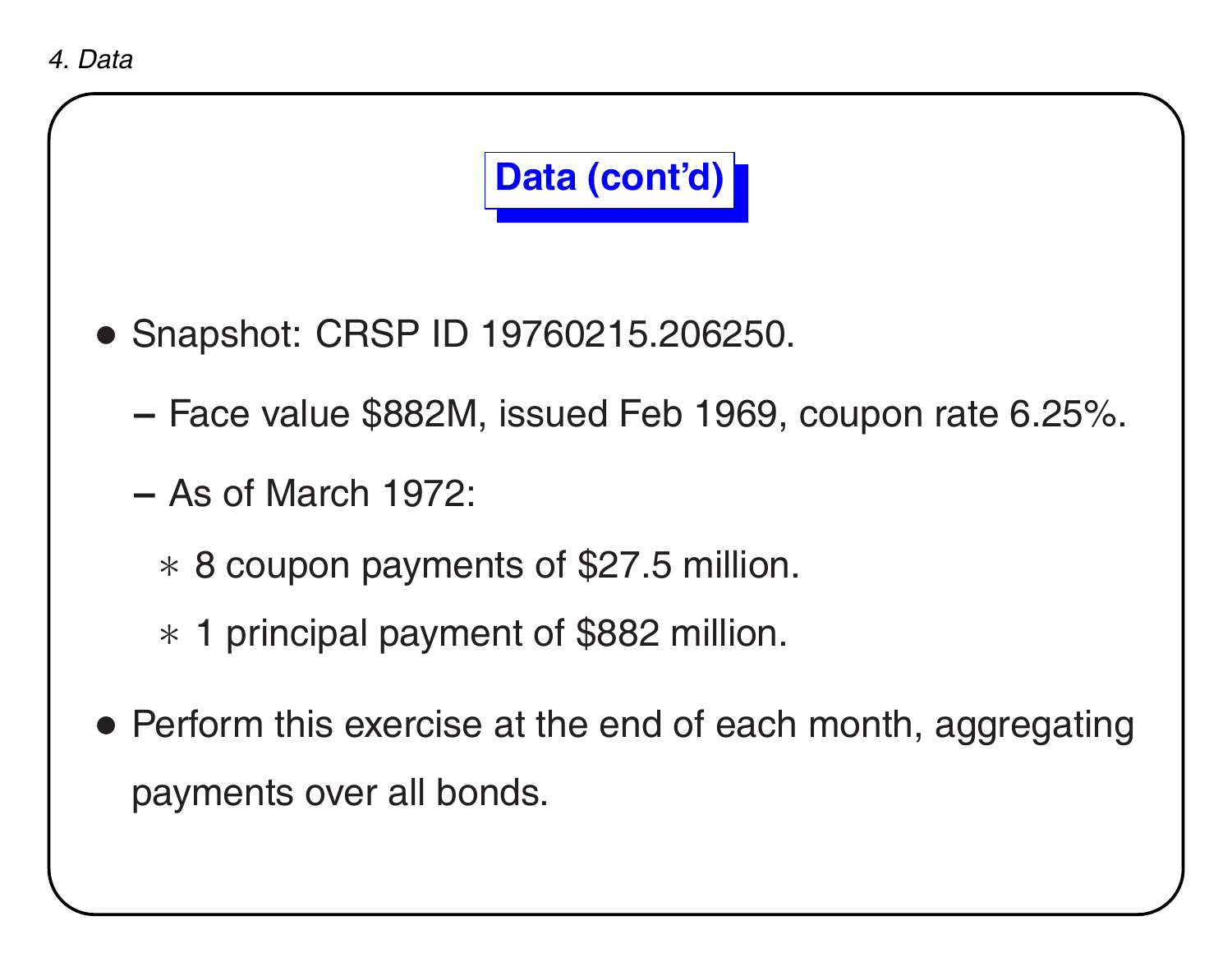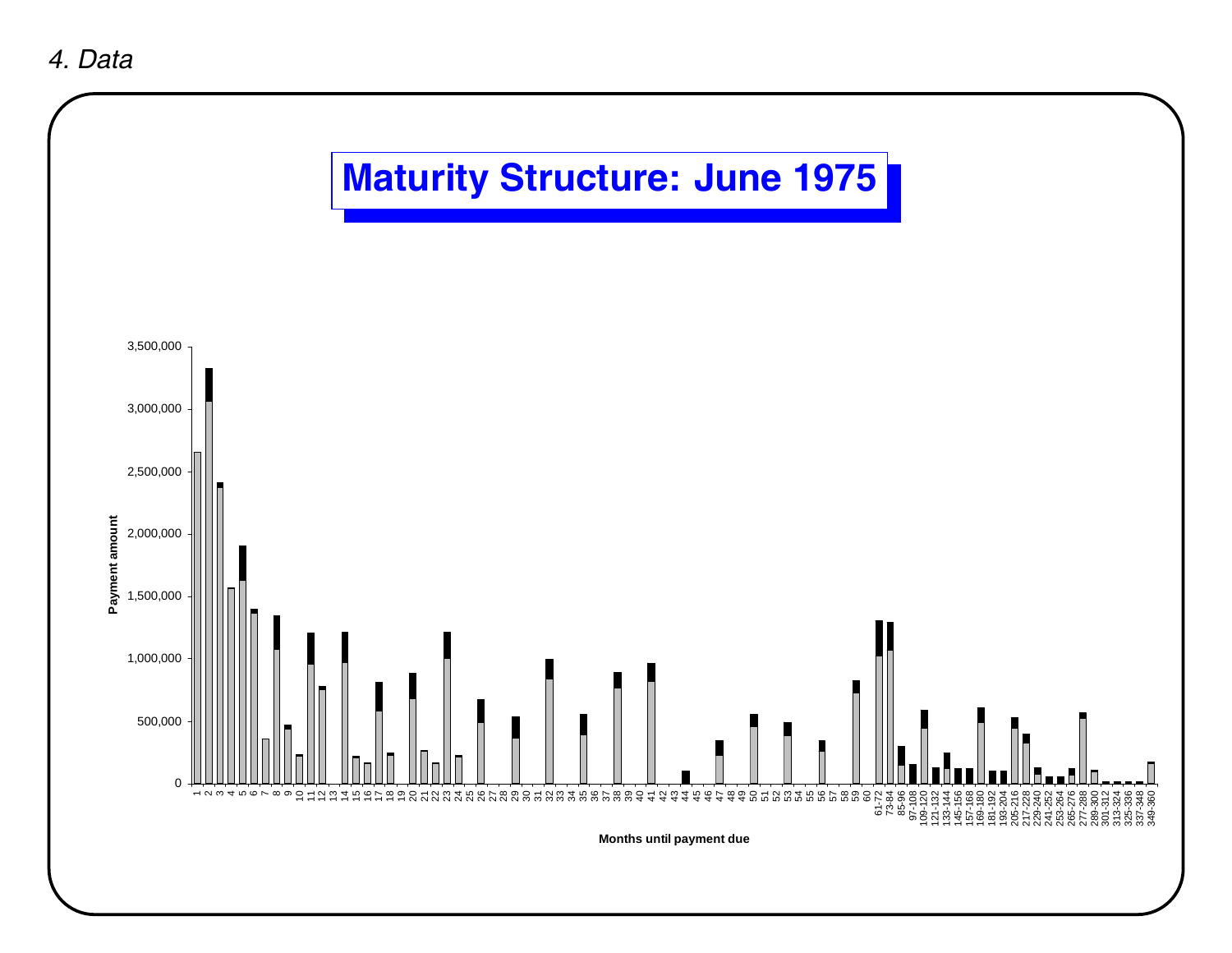### **Measures of Debt Maturity**

• Payments due in  $\tau$  years:  $D$  $(\tau)$  $t^{\left( \right) \prime }=PR$  $(\tau)$  $t^{\left(\prime\right)}+C$  $(\tau)$  $t$  .

- $\bullet$  Total payments:  $D_t = \sum_{\tau=1}^{30}$  $\tau{=}0$  $D_\star^\tau$  $t$  .
- $\bullet$  Total payments due in  $T$  years or later:  $\,D$  $(T+)$  $t^{(T+)} = \sum_{\tau=1}^{30}$  $\tau{=}T$  $D_\star^\tau$  $t$  .
- Two measures.
	- **–**– Long-term debt share:  $D_t^{(10+)}/D_t.$

**–**- Dollar-weighted average maturity:  $M_t.$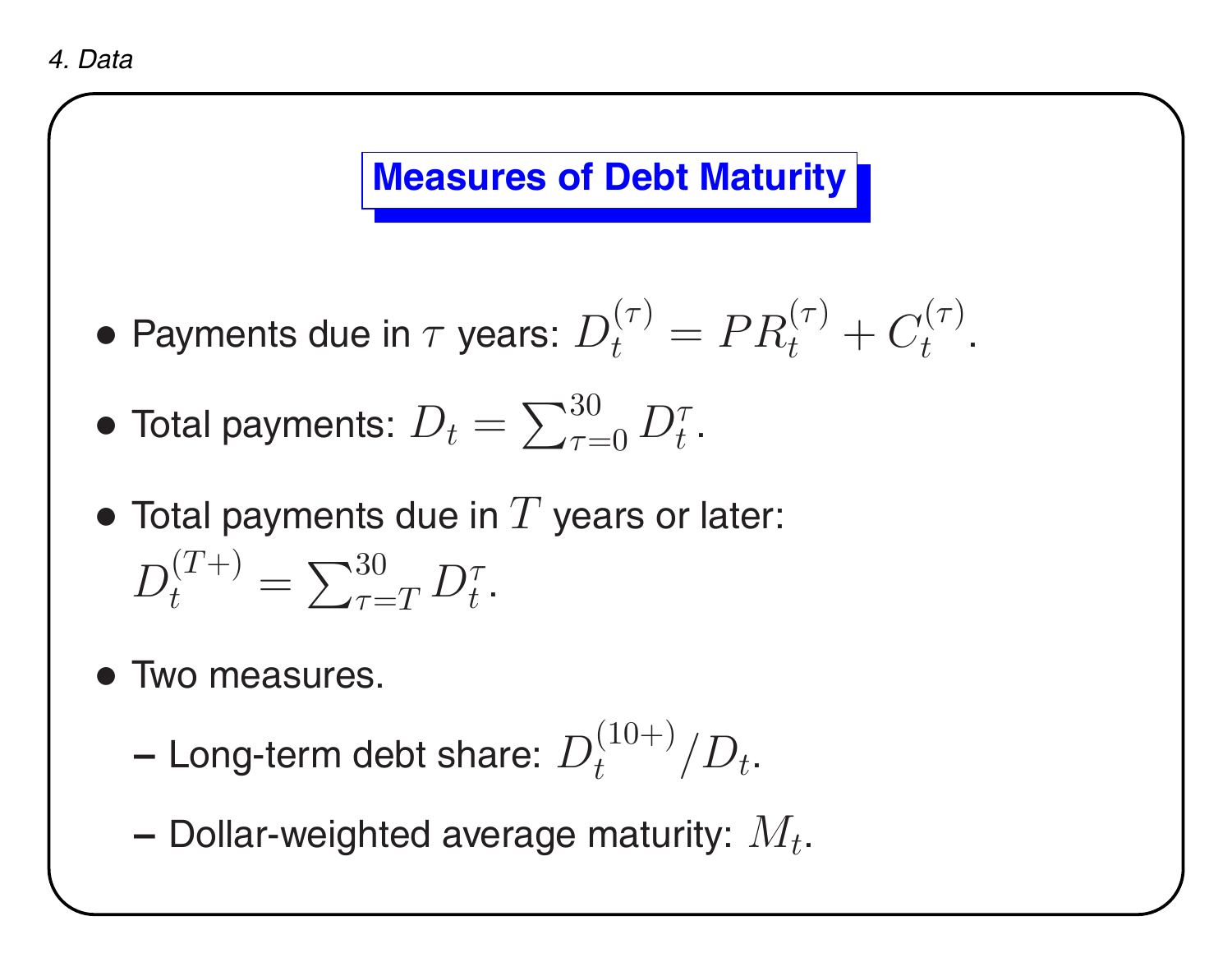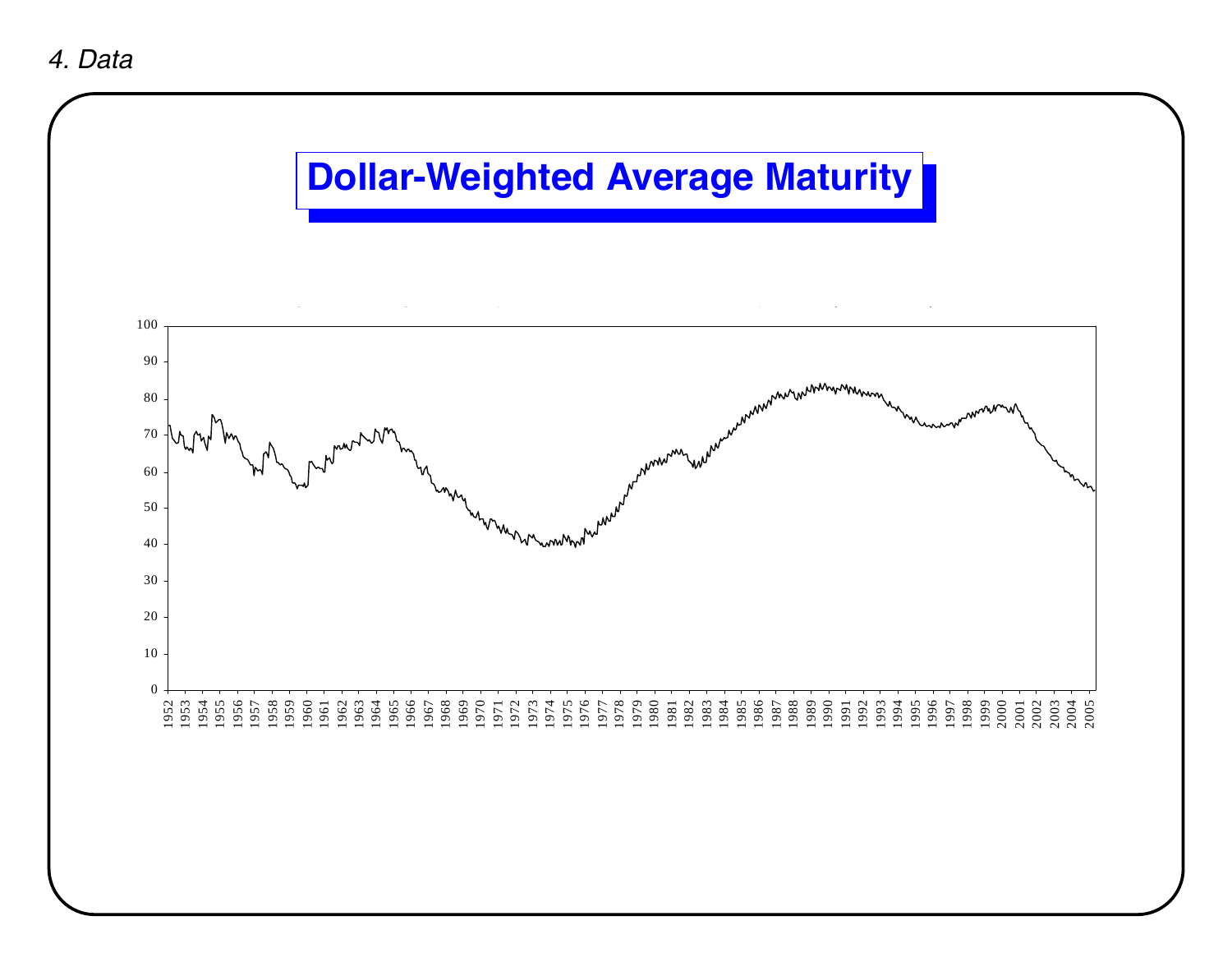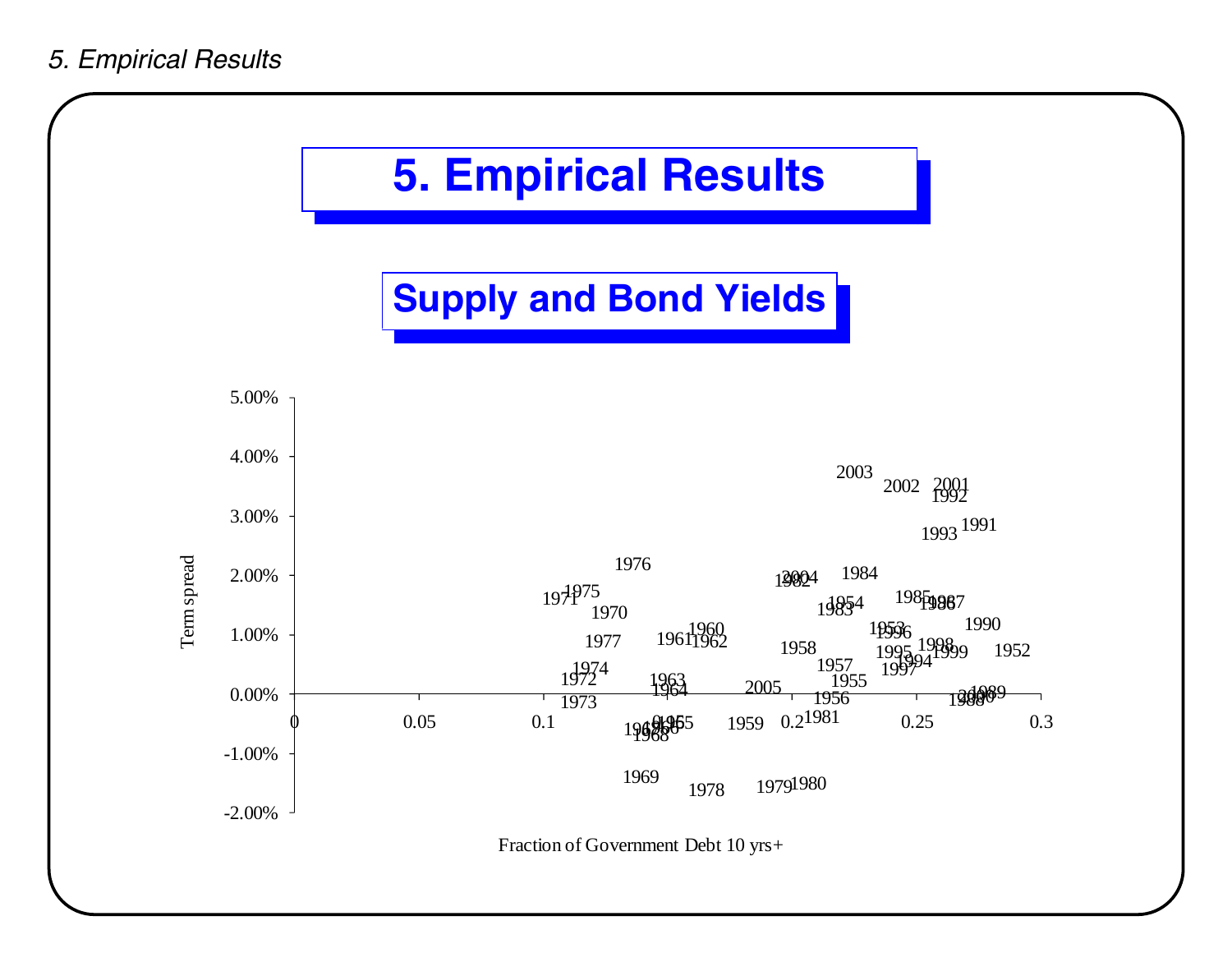#### *5. Empirical Results*

## **Supply and Bond Yields: Regressions**

| Panel A: Yield spreads $y_t^{(r)} - y_t^{(1)}$ |           |         |           |         |         |         |         |         |            |         |
|------------------------------------------------|-----------|---------|-----------|---------|---------|---------|---------|---------|------------|---------|
|                                                | $2$ -year |         | $3$ -year |         | 4-year  |         | 5-year  |         | $20$ -year |         |
| $D_{t}^{(10+)} / D_{t}$                        | 0.016     |         | 0.025     |         | 0.034   |         | 0.040   |         | 0.077      |         |
|                                                | (2.593)   |         | (2.564)   |         | (2.742) |         | (2.799) |         | (3.677)    |         |
| $M_t$                                          |           | 0.006   |           | 0.010   |         | 0.013   |         | 0.015   |            | 0.028   |
|                                                |           | (2.105) |           | (2.246) |         | (2.442) |         | (2.384) |            | (3.096) |
| R-squared                                      | 0.057     | 0.045   | 0.055     | 0.049   | 0.062   | 0.056   | 0.065   | 0.053   | 0.097      | 0.074   |

• Support for Hypotheses 1 and 3.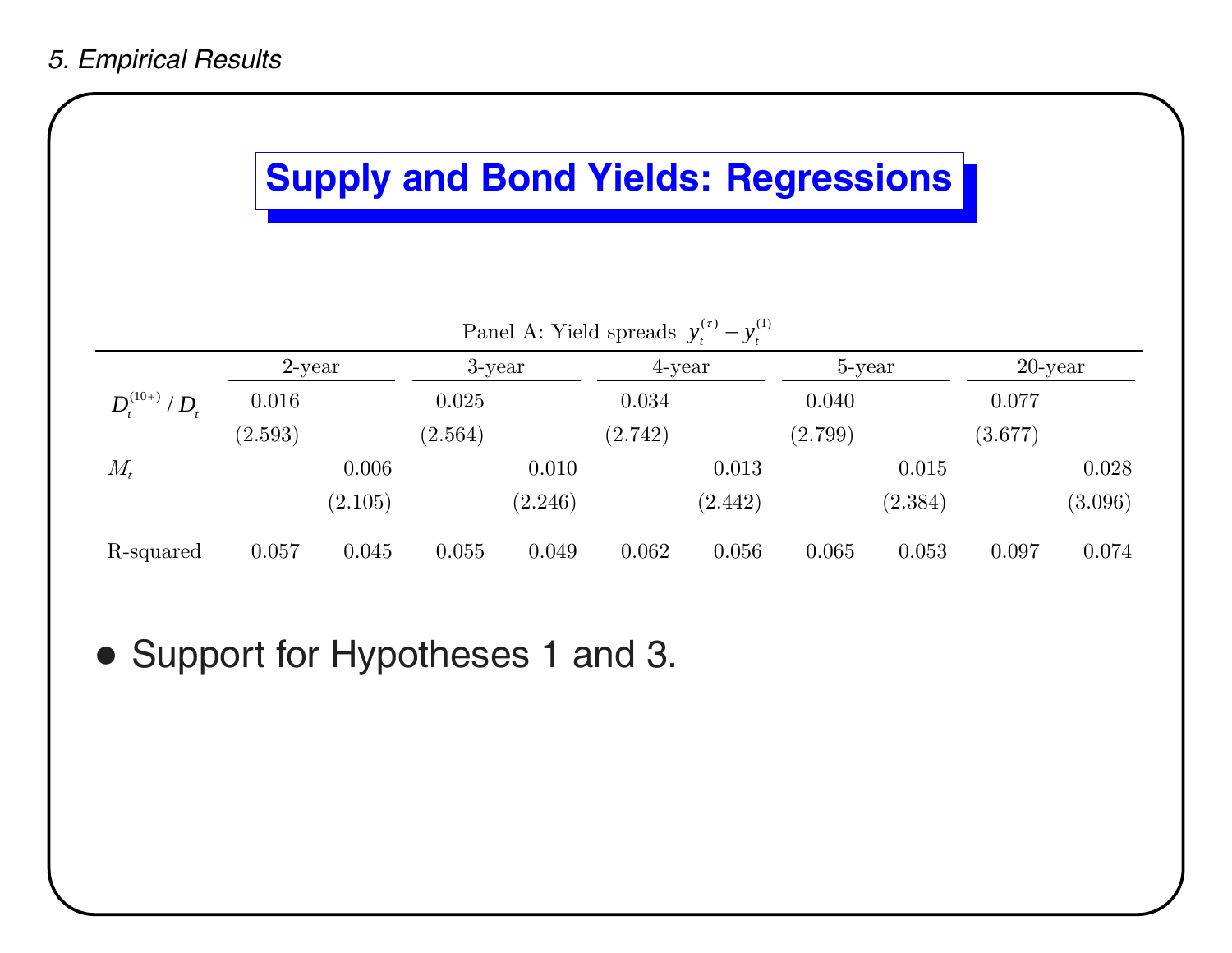## **Supply and Bond Returns**



Fraction of Government Debt 10 yrs+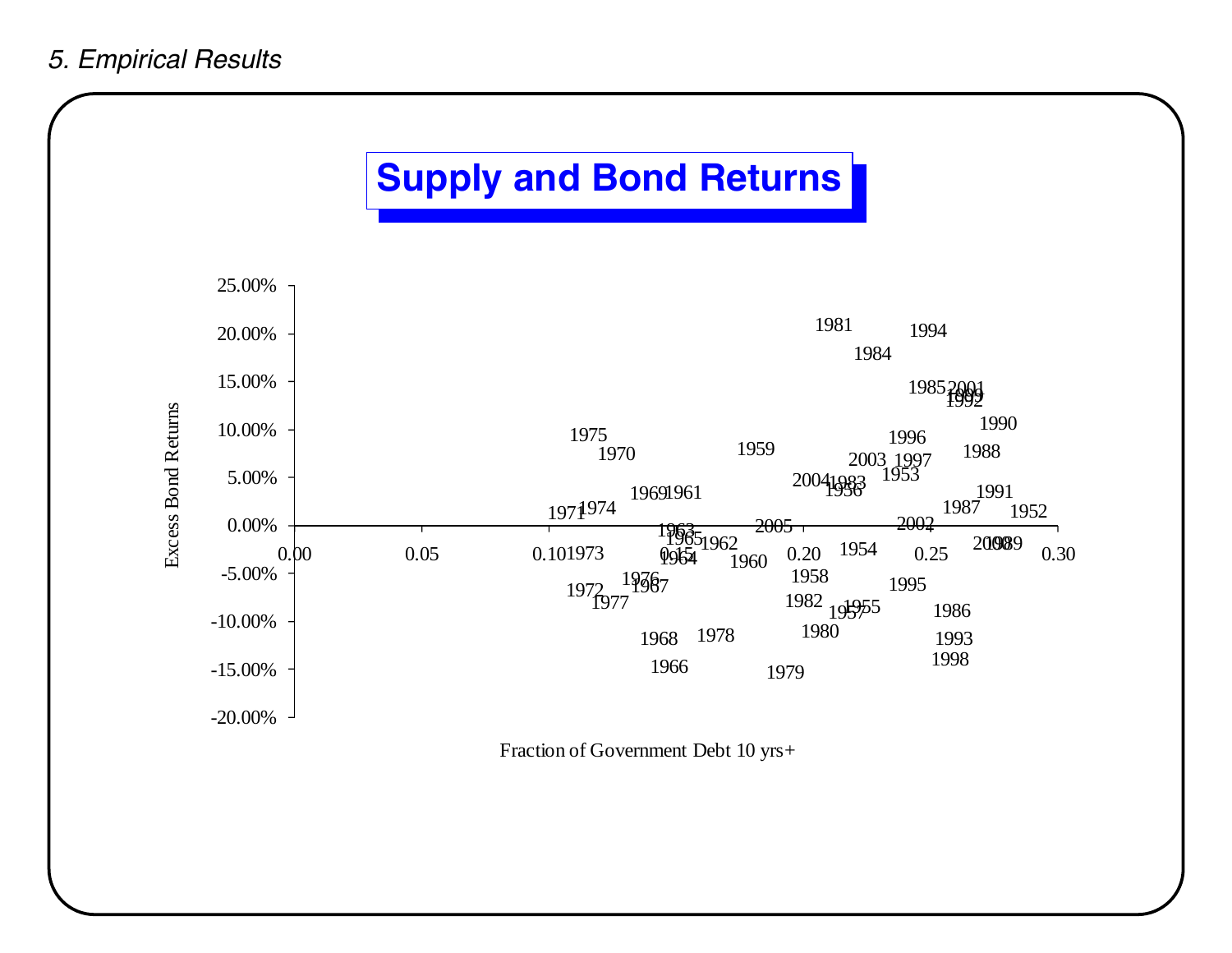### **Supply and Bond Returns: Univariate Regressions**

|                              | $\mathbf b$ | (t)     | $(\mathrm{t})$ | $\mathbf{R}^2$ |
|------------------------------|-------------|---------|----------------|----------------|
| Dependent Variable:          |             |         |                |                |
| 12-month return 2-year bond  | 0.100       | (2.599) | (2.273)        | 0.084          |
| 12-month return 3-year bond  | 0.168       | (2.566) | (2.252)        | 0.073          |
| 12-month return 4-year bond  | 0.231       | (2.676) | (2.358)        | 0.072          |
| 12-month return 5-year bond  | 0.274       | (2.685) | (2.373)        | 0.068          |
| 12-month return 20-year bond | 0.458       | (2.838) | (2.528)        | 0.068          |
|                              |             |         |                |                |
| 24-month return 20-year bond | 1.003       | (3.508) | (3.156)        | 0.164          |
| 36-month return 20-year bond | 1.574       | (3.939) | (3.363)        | 0.264          |
| 60-month return 20-year bond | 2.713       | (5.260) | (4.372)        | 0.428          |

### • Support for Hypotheses 2 and 3.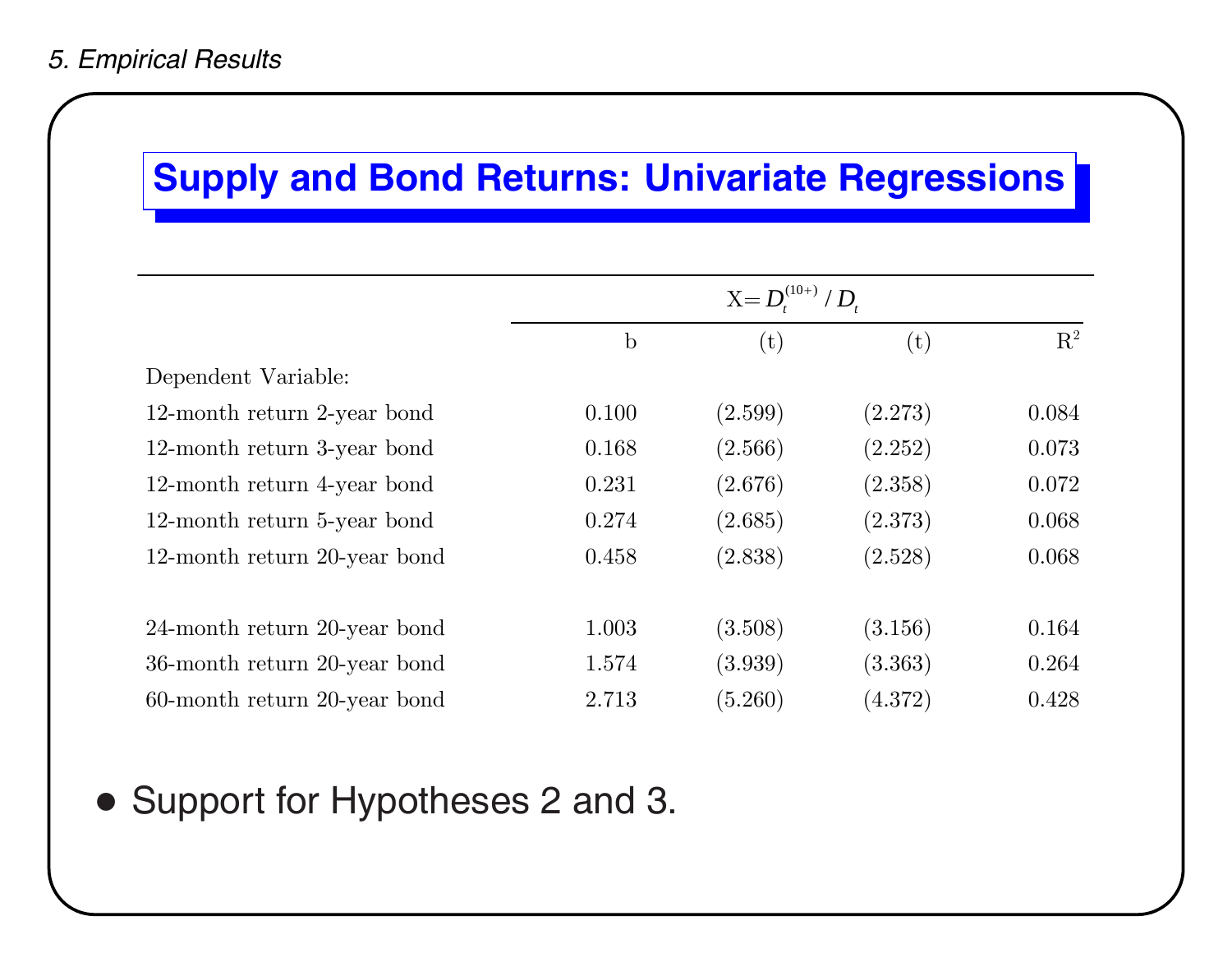### **Supply and Bond Returns: Multivariate Regressions**

|                            |                             |                             |                             | Excess 1-yr return          |                             |                             | Excess 3-yr return          |                             | Excess 5-yr return          |                                      |
|----------------------------|-----------------------------|-----------------------------|-----------------------------|-----------------------------|-----------------------------|-----------------------------|-----------------------------|-----------------------------|-----------------------------|--------------------------------------|
|                            | $2$ -yr bond                |                             | 3-yr bond                   |                             | $20$ -yr bond               |                             | $20$ -yr bond               |                             | $20$ -yr bond               |                                      |
| $D_t^{(10+)} / D_t$        | 0.081<br>(2.298)<br>(2.017) | 0.076<br>(2.074)<br>(1.816) | 0.133<br>(2.228)<br>(1.962) | 0.123<br>(2.050)<br>(1.806) | 0.359<br>(2.622)<br>(2.362) | 0.301<br>(2.141)<br>(1.921) | 1.453<br>(3.800)<br>(3.301) | 1.446<br>(3.768)<br>(3.316) | 2.543<br>(4.847)<br>(5.216) | 2.802<br>(4.529)<br>(4.250)          |
| $\gamma f_t$               | 0.310<br>(4.883)<br>(4.425) |                             | 0.603<br>(5.176)<br>(4.675) |                             | 1.677<br>(4.340)<br>(3.918) |                             | 2.146<br>(4.199)<br>(4.186) |                             | 3.078<br>(4.229)<br>(4.395) |                                      |
| $y_t^{(\tau)} - y_t^{(1)}$ |                             | 1.438<br>(3.178)<br>(2.854) |                             | 1.776<br>(3.355)<br>(2.982) |                             | 2.036<br>(2.768)<br>(2.510) |                             | 1.638<br>(1.535)<br>(1.813) |                             | $-1.330$<br>$(-0.802)$<br>$(-0.893)$ |
| R-squared                  | 0.269                       | 0.162                       | 0.285                       | 0.162                       | 0.276                       | 0.143                       | 0.375                       | 0.279                       | 0.552                       | 0.433                                |

• Results remain significant.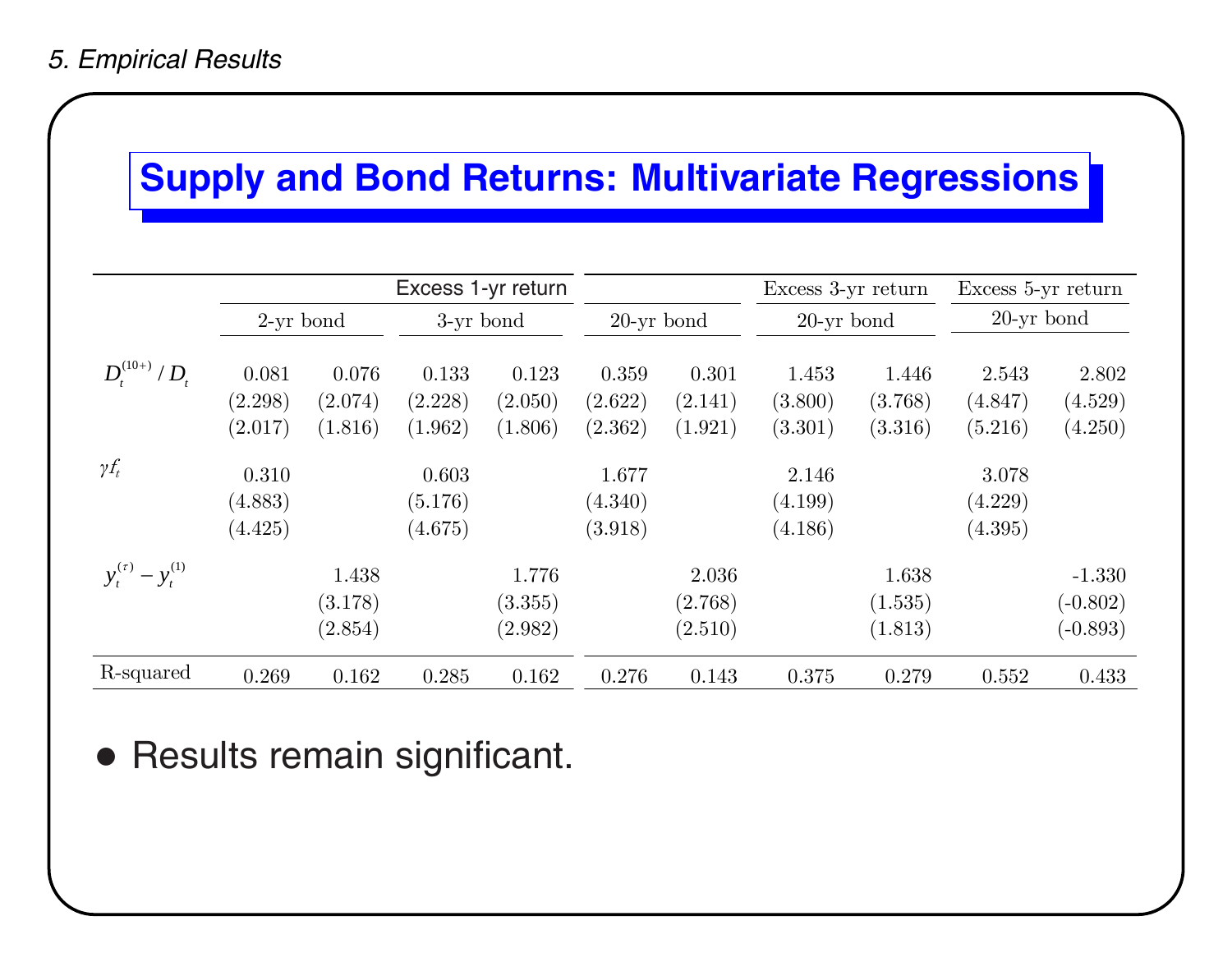

• Base case:

$$
\Delta W_t^{Arb} = (y_{t-1}^{(\tau)} - y_{t-1}^{(1)})(r_t^{(\tau)} - y_{t-1}^{(1)}).
$$

• General lookback period:

$$
\Delta W_{k,t}^{Arb} = \sum_{j=1}^{k} (y_{t-j}^{(\tau)} - y_{t-j}^{(1)}) (r_{t-j+1}^{(\tau)} - y_{t-j}^{(1)}).
$$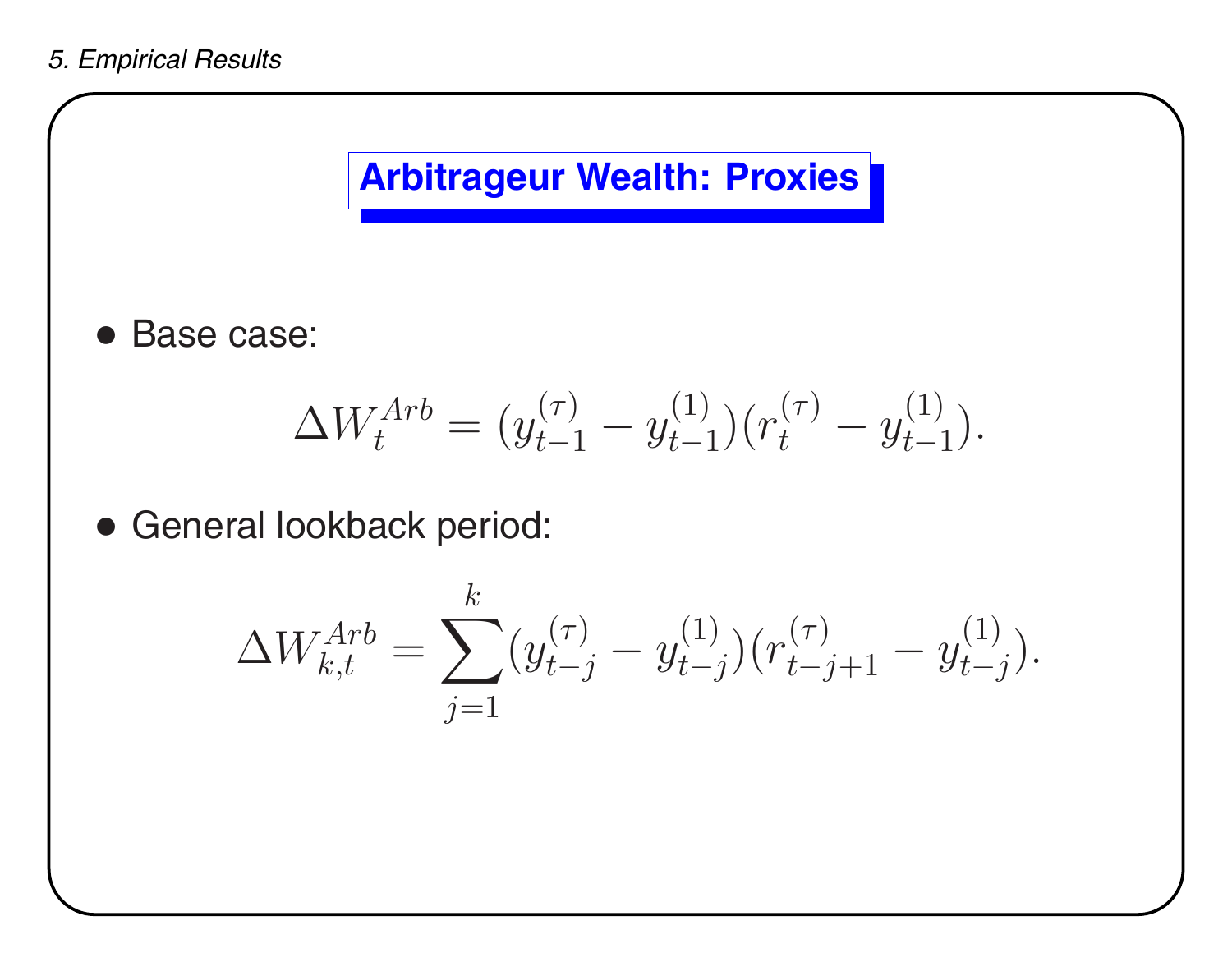#### *5. Empirical Results*

### **Arbitrageur Wealth and Bond Returns**

|                                               | (1)        | (2)        | (3)        | (4)        | (5)        | (6)        |
|-----------------------------------------------|------------|------------|------------|------------|------------|------------|
| $y_t^{(\tau)} - y_t^{(1)}$                    | 3.222      | 2.822      | 3.367      |            |            |            |
|                                               | (3.623)    | (3.682)    | (3.739)    |            |            |            |
|                                               | (3.219)    | (3.291)    | (3.337)    |            |            |            |
| $D_t^{(10+)} / D_t$                           |            |            |            | 0.572      | 0.524      | 0.543      |
|                                               |            |            |            | (3.282)    | (3.077)    | (3.175)    |
|                                               |            |            |            | (2.893)    | (2.719)    | (2.802)    |
| $\Delta W_t^{Arb}$                            | $-8.038$   | $-14.571$  |            | 25.857     | $-11.604$  |            |
|                                               | $(-1.354)$ | $(-2.818)$ |            | (1.004)    | $(-2.359)$ |            |
|                                               | $(-1.189)$ | $(-2.614)$ |            | (0.978)    | $(-2.219)$ |            |
| $\Delta W_t^{Arb} (y_t^{(\tau)} - y_t^{(1)})$ | $-441.940$ |            | $-721.280$ |            |            |            |
|                                               | $(-1.844)$ |            | $(-3.332)$ |            |            |            |
|                                               | $(-1.605)$ |            | $(-3.154)$ |            |            |            |
| $\Delta W_t^{Arb} (D_t^{(10+)} / D_t)$        |            |            |            | $-189.270$ |            | $-61.900$  |
|                                               |            |            |            | $(-1.488)$ |            | $(-2.639)$ |
|                                               |            |            |            | $(-1.463)$ |            | $(-2.506)$ |
| R-squared                                     | 0.183      | 0.173      | 0.175      | 0.117      | 0.107      | 0.113      |

### • Support for Hypothesis 4.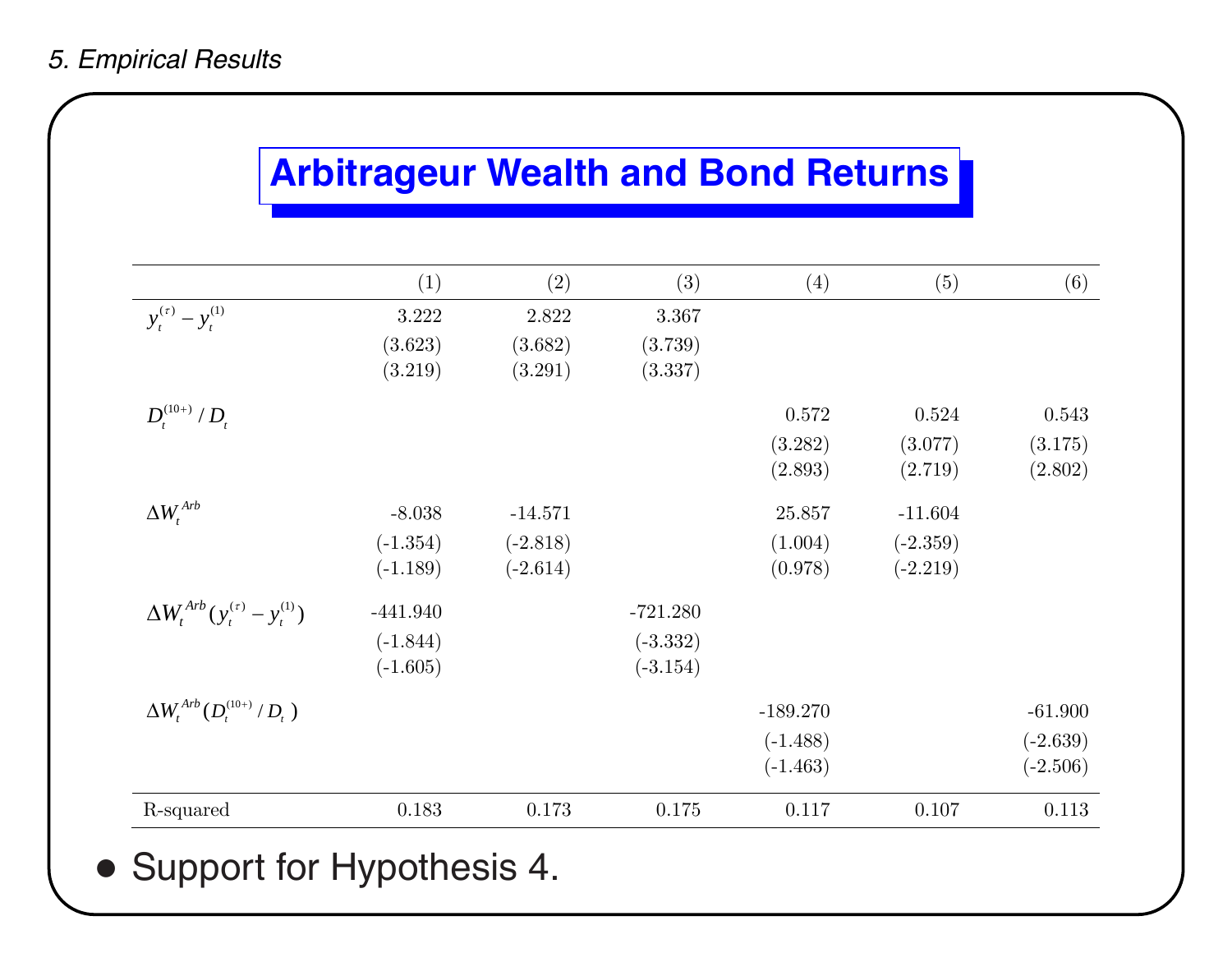### **Different Lookback Periods**

|                                               | Return Forecasting Horizon: 12-month excess bond returns |            |              |            |              |            |            |            |              |            |
|-----------------------------------------------|----------------------------------------------------------|------------|--------------|------------|--------------|------------|------------|------------|--------------|------------|
| Lookback period:                              | $6$ -months                                              |            | $12$ -months |            | $24$ -months |            | 36-months  |            | $60$ -months |            |
| $y_t^{(\tau)} - y_t^{(1)}$                    | 2.847                                                    |            | 3.222        |            | 3.948        |            | 4.288      |            | 4.095        |            |
|                                               | (3.633)                                                  |            | (3.623)      |            | (4.106)      |            | (4.570)    |            | (3.789)      |            |
|                                               | (3.236)                                                  |            | (3.219)      |            | (3.645)      |            | (4.099)    |            | (3.391)      |            |
| $D_t^{(10+)} / D_t$                           |                                                          | 0.508      |              | 0.572      |              | 0.610      |            | 0.609      |              | 0.682      |
|                                               |                                                          | (3.055)    |              | (3.282)    |              | (3.279)    |            | (2.795)    |              | (2.427)    |
|                                               |                                                          | (2.703)    |              | (2.893)    |              | (2.912)    |            | (2.479)    |              | (2.175)    |
| $\Delta W_t^{Arb}$                            | 1.853                                                    | 30.258     | $-8.038$     | 25.857     | $1.305\,$    | 34.346     | 6.381      | 17.670     | 5.683        | 9.062      |
|                                               | (0.281)                                                  | (0.971)    | $(-1.354)$   | (1.004)    | (0.257)      | (1.588)    | (1.397)    | (1.140)    | (1.751)      | (0.675)    |
|                                               | (0.318)                                                  | (1.072)    | $(-1.189)$   | (0.978)    | (0.278)      | (1.519)    | (1.595)    | (1.141)    | (1.877)      | (0.649)    |
| $\Delta W_t^{Arb} (y_t^{(\tau)} - y_t^{(1)})$ | $-523.860$                                               |            | $-441.940$   |            | $-701.800$   |            | $-874.810$ |            | $-687.750$   |            |
|                                               | $(-2.255)$                                               |            | $(-1.844)$   |            | $(-2.725)$   |            | $(-3.346)$ |            | $(-2.709)$   |            |
|                                               | $(-2.834)$                                               |            | $(-1.605)$   |            | $(-2.706)$   |            | $(-3.378)$ |            | $(-2.620)$   |            |
| $\Delta W_t^{Arb} (D_t^{(10+)} / D_t)$        |                                                          | $-164.990$ |              | $-189.270$ |              | $-198.850$ |            | $-108.830$ |              | $-66.832$  |
|                                               |                                                          | $(-1.010)$ |              | $(-1.488)$ |              | $(-1.882)$ |            | $(-1.265)$ |              | $(-0.803)$ |
|                                               |                                                          | $(-1.099)$ |              | $(-1.463)$ |              | $(-1.822)$ |            | $(-1.242)$ |              | $(-0.761)$ |
| R-squared                                     | $0.132\,$                                                | 0.077      | 0.183        | 0.117      | 0.189        | 0.097      | 0.211      | 0.086      | 0.177        | 0.093      |

• Peak: 2-3 years.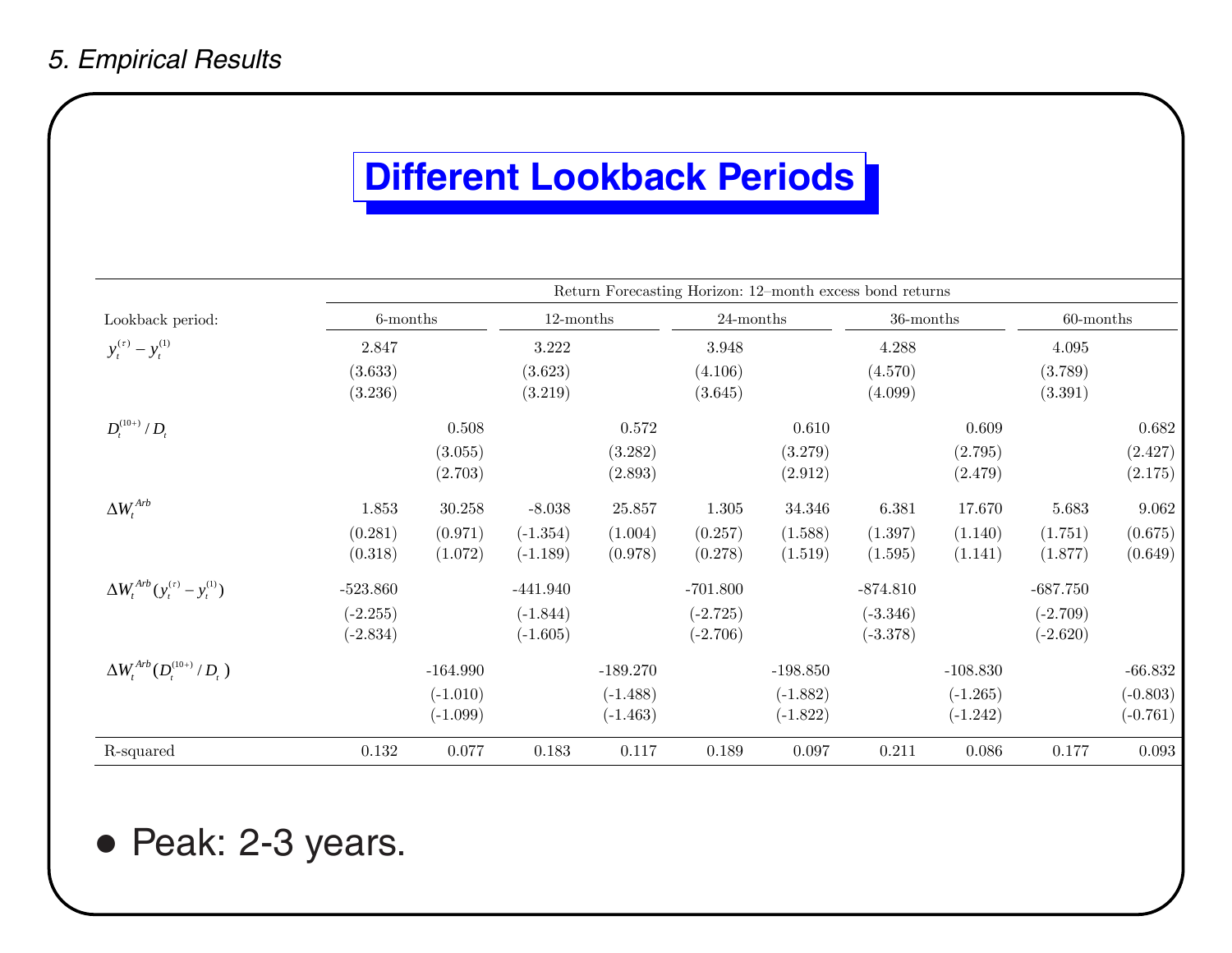



**–**Effects strengthen with maturity and arb. risk aversion.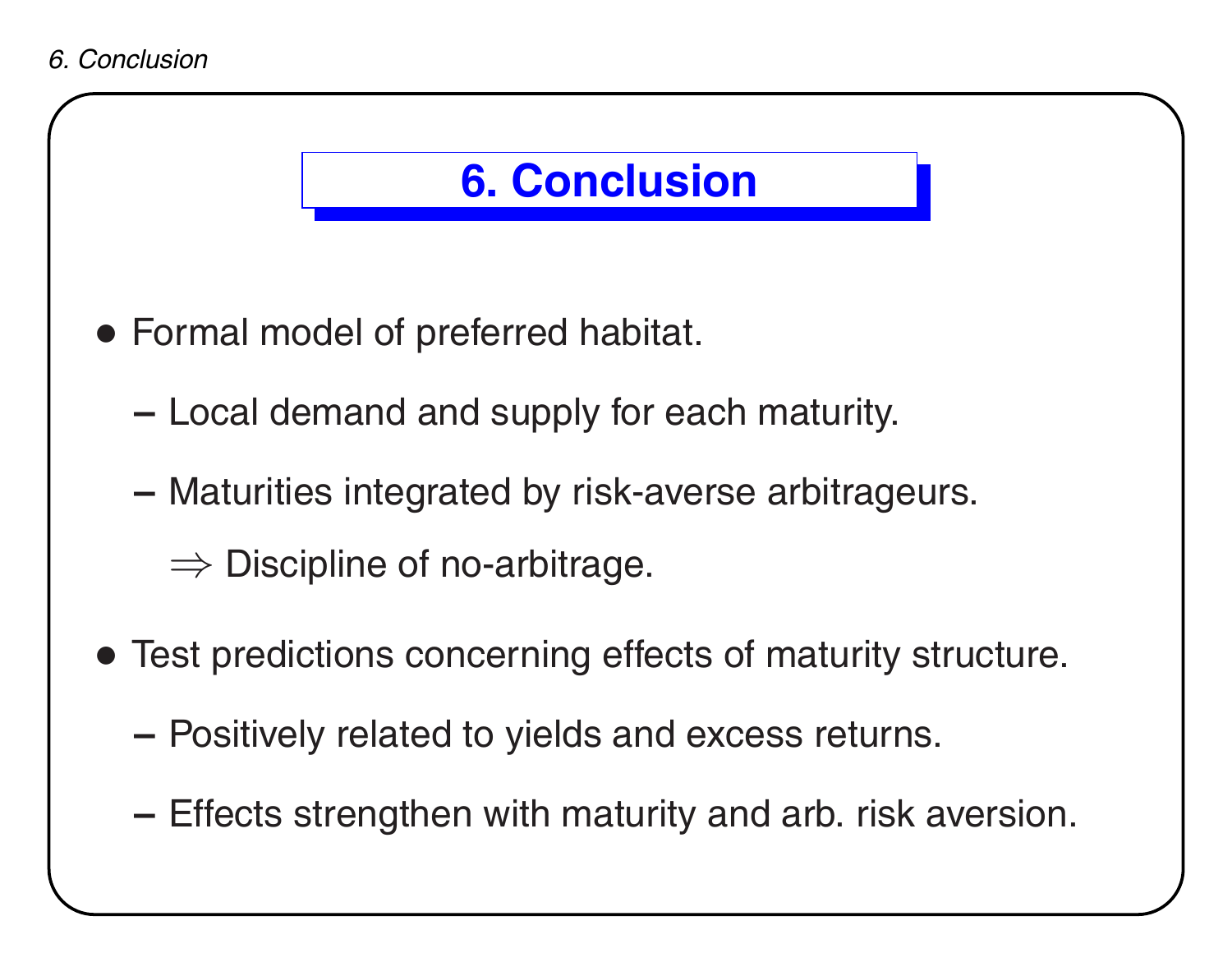